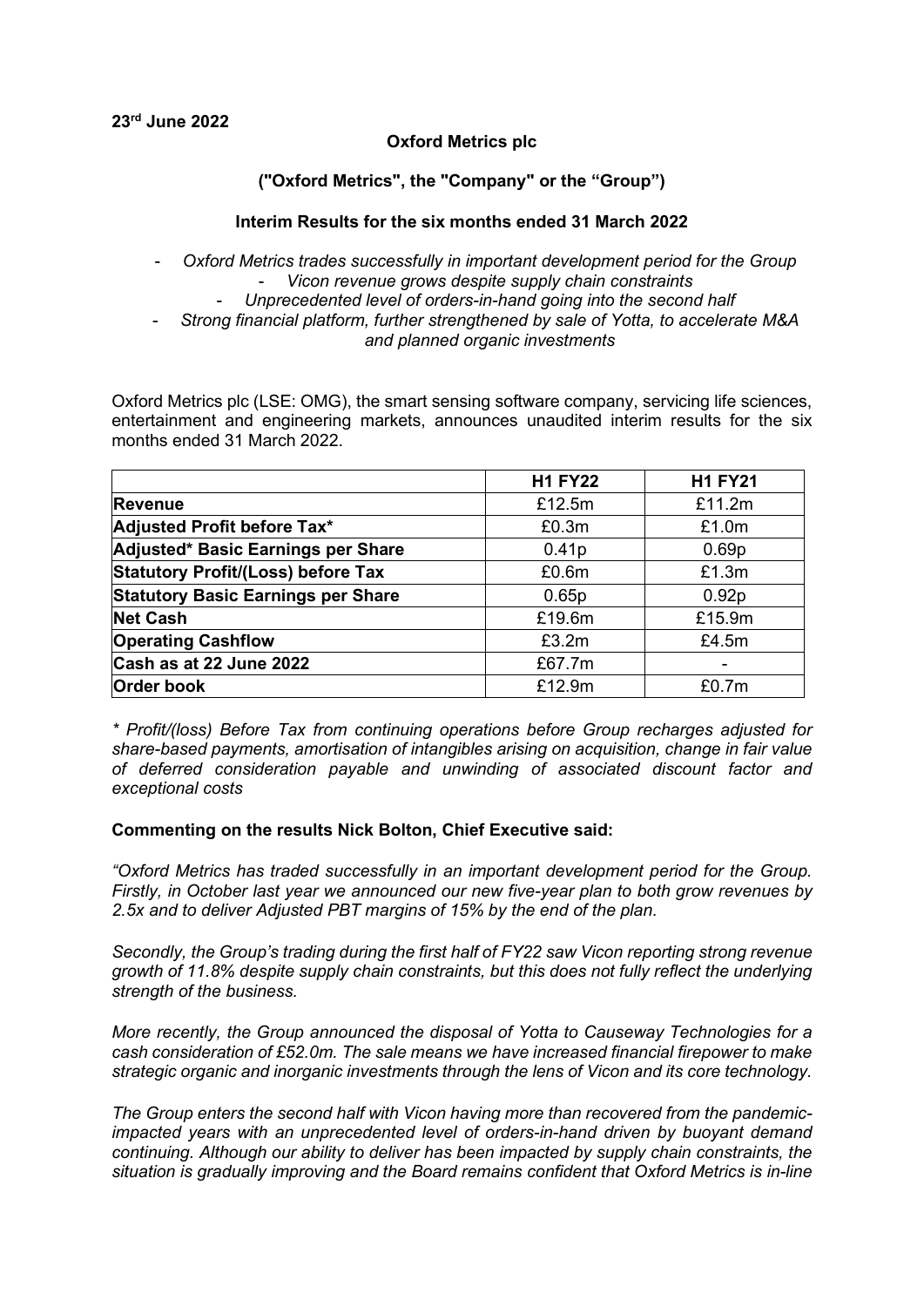*with achieving its full year expectations. The Group also has significant cash resources and is actively seeking out M&A opportunities to enhance our capabilities and scale towards our fiveyear goals."*

## **Financial Highlights**

- Headline Group revenue of £12.5m, up 11.8% (H1 FY21: £11.2m), on a constant currency basis underlying growth was 11.1%
- The Group reported an adjusted profit before tax £0.3m (H1 FY21: £1.0m) reflecting a planned increase in R&D investment, together with operating costs returning to more normal levels
- Adjusted earnings per share 0.41p (H1 FY21: 0.69p)
- Order book of £12.9m (H1 FY21: £0.7m)
- Continued cash generation with operating cashflow of £3.2m (H1 FY21: £4.5m)
- Strong balance sheet with no debt and cash of £19.6m as at 31 March 2022 (H1 FY21: £15.9m)
- Cash position as at 22<sup>nd</sup> June 2022 £67.7m, reflecting Yotta sale proceeds

## **Operational Highlights**

### **Vicon delivers strong revenue growth, despite supply chain constraints**

- Vicon's revenue grew 11.8%, at a headline level, to £12.5m (H1 FY21: £11.2m) despite some supply chain constraints.
- Strong demand across all vertical markets despite being subject to supply chain constraints, with an unprecedented level of orders-in-hand of £12.9m.
	- o Location-based Entertainment (LBE) market recovery continues with growth of 131.3%, as all market partners restart their experiences.
	- o Life Sciences revenue grew by 11.0%, and accounts for a quarter of the ordersin-hand.
	- o Engineering grew 8.3% with good wins at Cranfield University and ICAI Madrid.
	- $\circ$  Entertainment revenue was flat although buoyant Virtual Production and Animation growth continues, with Entertainment accounting for half of the orders-in-hand.
- Before Group costs, Vicon reported an Adjusted PBT\* of £1.8m (H1 FY21: £2.2m) reflecting a change in product mix and some increases to operating costs.

### **Yotta sale is an enabler of growth**

- Yotta was sold to Causeway Technologies on 30th May 2022 for a cash consideration of £52.0 million, in a sale that makes sense on multiple fronts:
	- o The transaction represents attractive revenue and profit multiples.
	- o While Yotta has been growing steadily in scale, growing recurring revenue and achieving full year adjusted profitability, it shared no overlap with Vicon - the much larger and higher growth part of the Group.
	- $\circ$  In joining with Causeway, a well-established leader of software solutions to the construction industry, we believe this newly combined business is much better positioned to continue both Yotta's growth and innovation.
- The proceeds from the sale have provided the Group with significant near-term financial firepower to accelerate M&A and planned organic investments.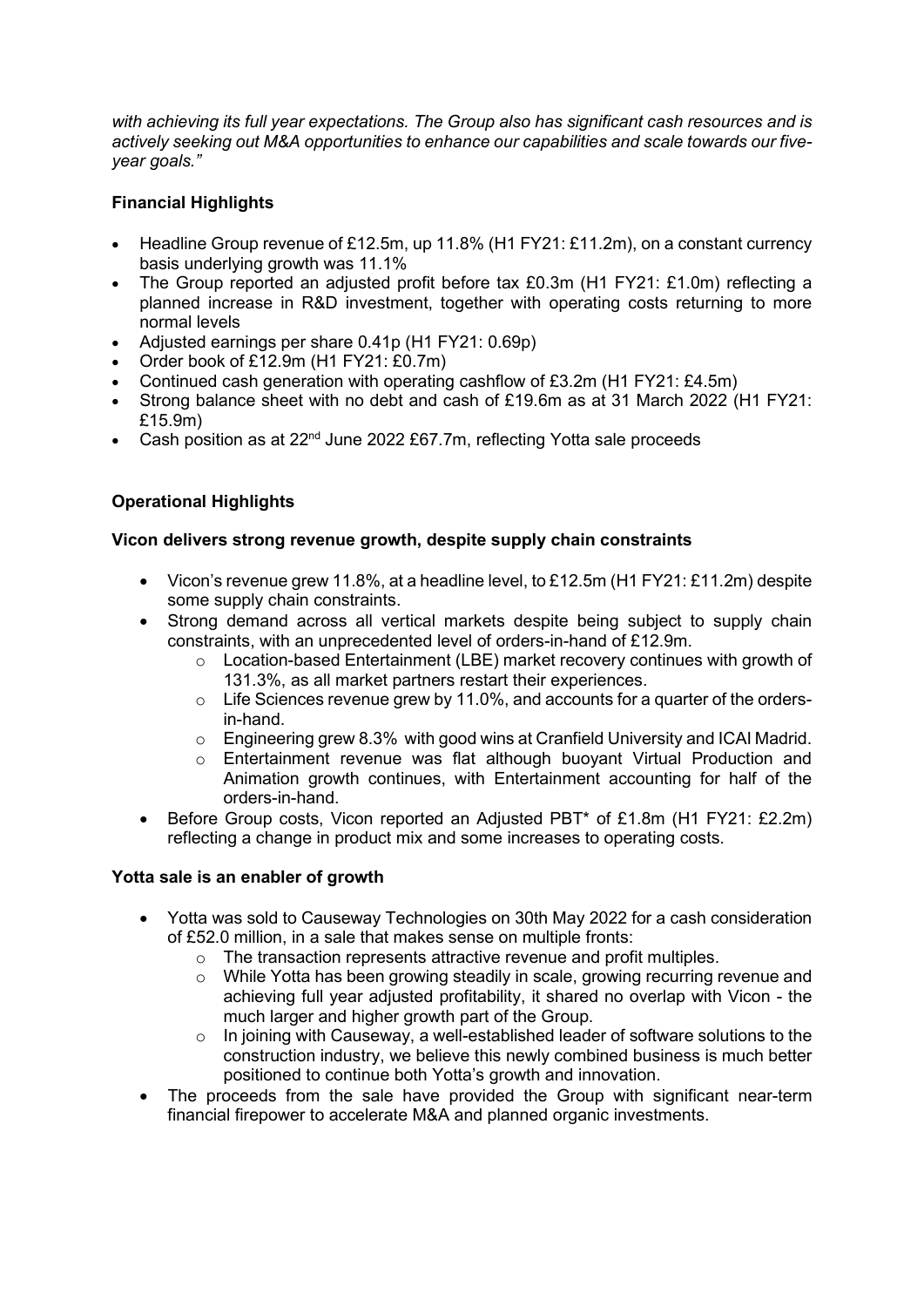#### **Outlook and Guidance**

- Vicon has more than recovered from the pandemic-affected years which is evidenced by the unprecedented level of orders-in-hand arising from ongoing buoyant demand.
- The overall cost base in the second half is expected to rise compared to the first half as costs continue to normalise following the pandemic and we continue with our investment plans to augment our ability to sense, analyse and apply.
- Having considered the current order book, the expected rise in the cost base and given that supply chain constraints are gradually improving, the Board remains confident that Oxford Metrics is in-line with achieving its full year expectations.
- Following the sale of Yotta, the Group has significant cash resources and is actively seeking out M&A opportunities to enhance capabilities.
- The Company is now a more focussed business, well placed to deliver on the targets set out in our five-year plan.

### **For further information please contact:**

| <b>Oxford Metrics</b>                           | +44 (0) 1865 261860 |
|-------------------------------------------------|---------------------|
| Nick Bolton, CEO<br>David Deacon, CFO           |                     |
| <b>Numis Securities Limited</b>                 | +44 (0)20 7260 1000 |
| Simon Willis / Hugo Rubinstein / Tejas Padalkar |                     |

# **FTI Consulting +44 (0)20 3727 1000**

Matt Dixon / Jamille Smith / Jemima Gurney

### **About Oxford Metrics**

Oxford Metrics develops software that enables the interface between the real world and its virtual twin. Our smart sensing software helps over 10,000 customers in more than 70 countries, including all of the world's top 10 games companies and all of the top 20 universities worldwide. Founded in 1984, we started our journey in healthcare, expanded into entertainment, winning an OSCAR® and an Emmy®, then moved into defence and engineering. We have a track record of creating value by incubating, growing and then augmenting through acquisition, unique technology businesses.

The Group trades through its market-leading division: Vicon. Vicon is a world leader in motion measurement analysis to thousands of customers worldwide, including Guy's Hospital, Industrial Light & Magic, MIT and NASA.

The Group is headquartered in Oxford with offices in California, Colorado, and Auckland. Since 2001, Oxford Metrics (LSE: OMG), has been a quoted company listed on AIM, a market operated by the London Stock Exchange. For more information about Oxford Metrics, visit [www.oxfordmetrics.com](http://www.oxfordmetrics.com/)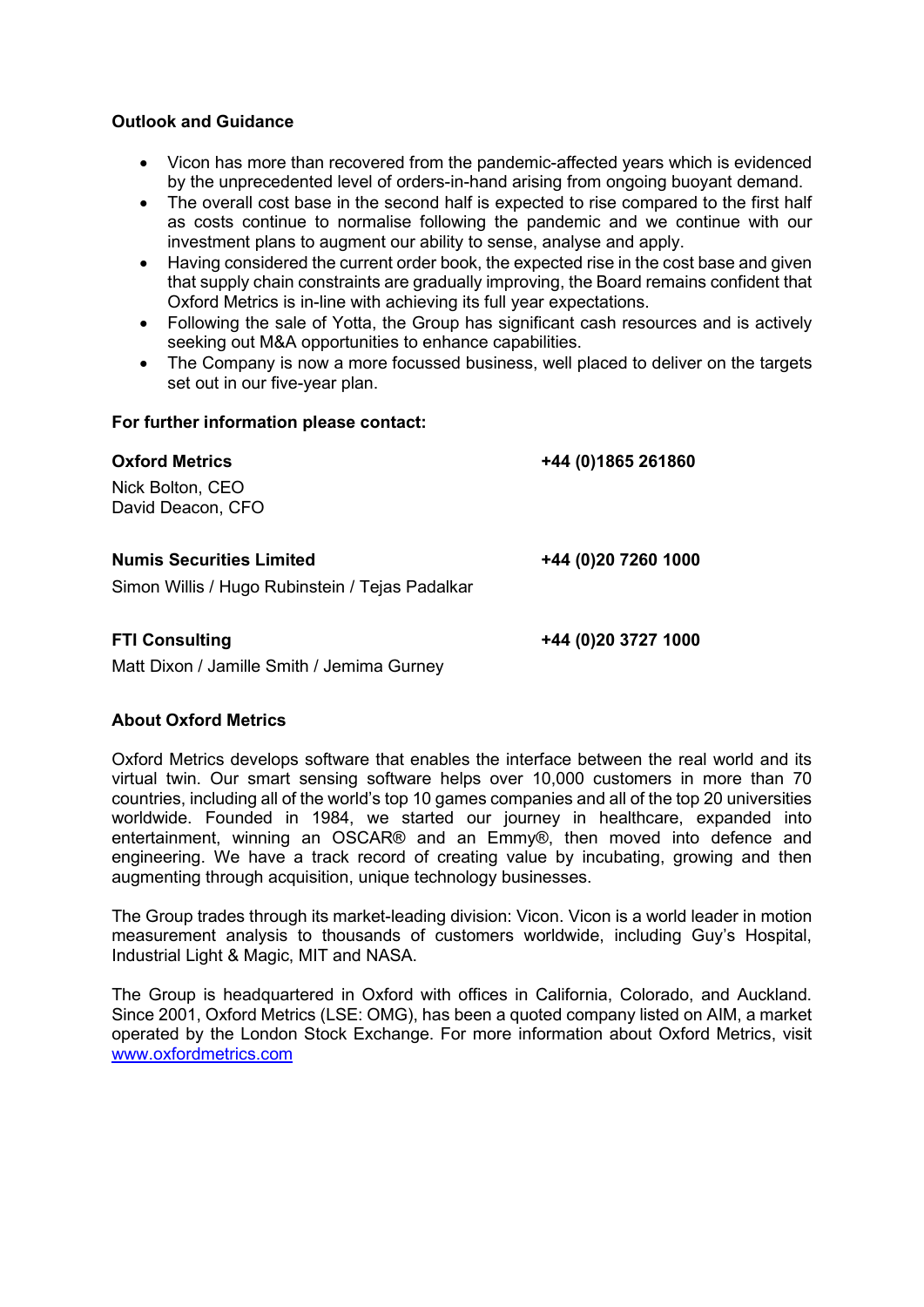#### **Chairman and Chief Executive's Statement**

The first half was a period of important development for the Group. Firstly, in October 2021, we announced our new five-year plan, through which we aim, by the end of plan, to both grow revenues by 2.5x and deliver adjusted PBT margins of 15%. Secondly, we traded successfully in the first half with headline revenues growing 11.8% whilst still holding an unprecedented level of orders-in-hand of £12.9m (H1FY21: £0.7m) into the second half driven by buoyant demand. In May 2022, we announced the disposal of our Yotta business at a highly attractive valuation. The disposal has resulted in a company which is now more focussed and with greater financial firepower to deliver on its growing set of organic and inorganic opportunities.

#### **Yotta sale**

Given the significance of the sale of Yotta to both these reported figures and to the go-forward growth opportunities for the Group, let us start here. On 30th May 2022, we announced the sale of Yotta, our infrastructure asset management software division, to Causeway Technologies for a cash consideration of £52.0 million. First and foremost, the transaction makes clear financial sense. The consideration was paid fully in cash and represents attractive revenue and profit multiples.

The second point to note is that, whilst Yotta had been growing steadily in scale, particularly in growing recurring revenue and achieving full year adjusted profitability, it shared no overlap with Vicon - the much larger part of our Group and higher-growth division. This meant driving synergy benefits to scale Yotta would be difficult to achieve under our ownership. Whereas, in joining with Causeway, a well-established leader of software solutions to the construction industry, we believe this newly combined business is much better positioned to continue both Yotta's growth and innovation.

Although the sale closed after period end, these Interim Results have been restated accordingly to reflect the sale. This means Yotta is disclosed as a discontinued operation in the Income Statement and as an Asset Held for Sale on the Statement of Financial Position. The disposal is expected to generate a profit on disposal net of costs of £44.3m which will not be subject to tax given the transaction qualifies under the Finance Act 2002 Substantial Shareholder Exemption as amended. From a net cash perspective the transaction is expected to add £47.4m.

| <b>KPI</b> | Revenue      |                | <b>PBT</b>     |                | Adjusted PBT* |       |
|------------|--------------|----------------|----------------|----------------|---------------|-------|
|            | $H1$ FV $22$ | <b>H1 FY21</b> | <b>H1 FY22</b> | <b>H1 EV21</b> | $H1$ FV $22$  | EV21  |
| Group      | £12.5m       | £11.2m         | £0.6m          | £1.3m          | £0.3m         | £1.0m |

### **First half trading (from continuing operations)**

Removing Yotta from the trading figures, the reported revenues of the remaining Group have improved to £12.5m (H1 FY21: £11.2m), up 11.8% at a headline level and up 11.1% on a constant currency basis. However, this does not fully reflect the underlying strength of the business when orders-in-hand are taken into account. We have continued to see strong demand across all Vicon's vertical markets, although delivering on this demand has been subject to well publicised supply chain constraints. We have had success in navigating these challenges in the first half and continue to actively manage the situation. As we enter the second half of the financial year, we carry an unprecedented level of orders-in-hand of £12.9m (H1 FY21: £0.7m) driven by buoyant demand. Whilst some supply chain constraints continue, the overall picture continues to improve gradually.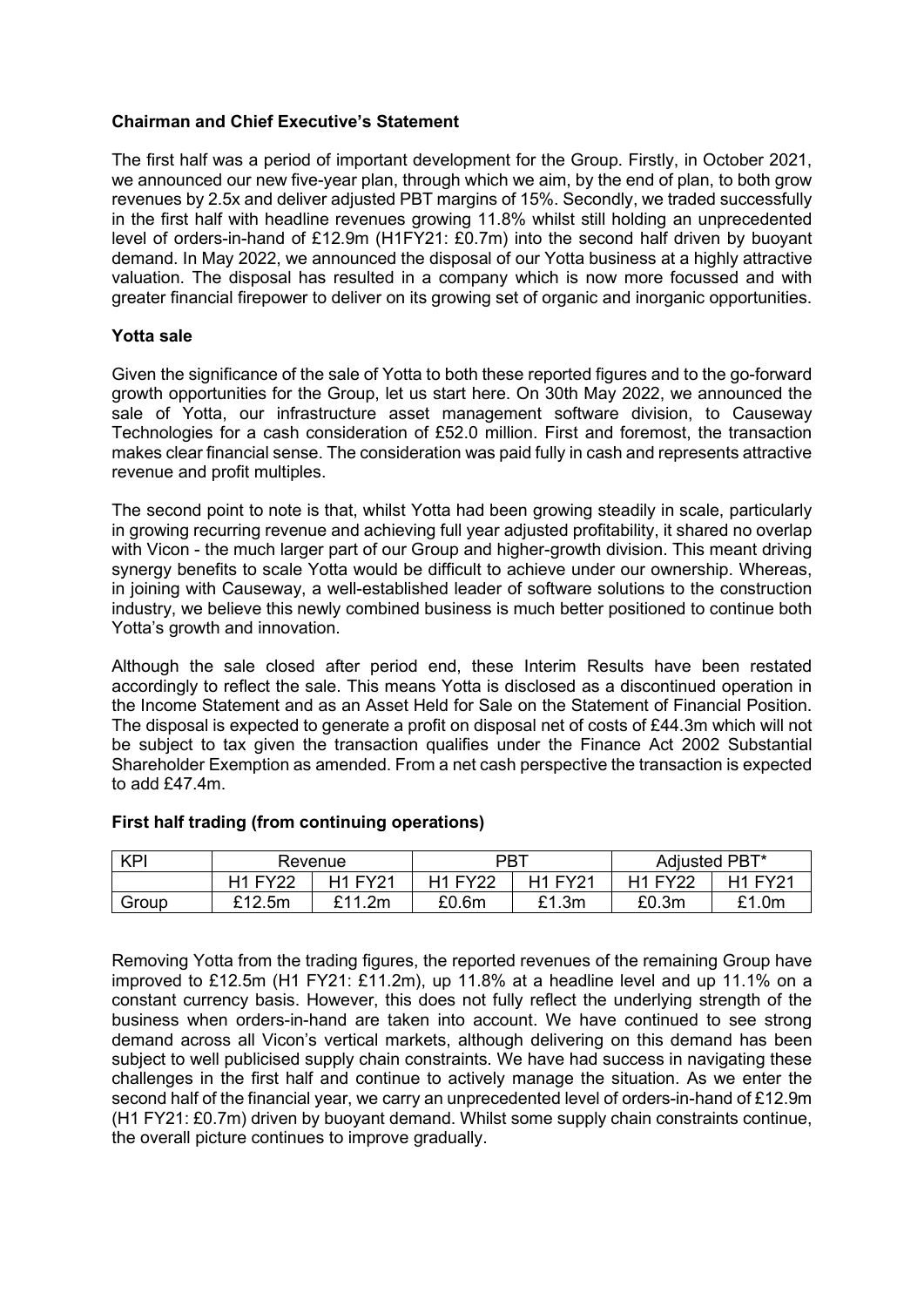The Group also reports an Adjusted PBT\* of £0.3m (H1 FY21: £1.0m), largely reflecting an increase in R&D investment announced at the Preliminary Results for FY21, together with operating costs returning to more normal levels following the depressed spend during the pandemic when marketing and travel costs were lower.

All vertical market segments have performed well and reported growth through the first half.

### *Engineering*

Engineering reported revenue growth of 8.3%. During the period the Centre for Autonomous and Cyberphysical Systems, at Cranfield University, purchased a system to be used in the research and study of Aeronautical Systems, Autonomous Systems, Flight Physics and Off-Road Vehicle Engineering. While ICAI Madrid, in Spain, is using Vicon to understand the potential risks of reclined seating postures intended for autonomous cars as the current design of seat belts and airbags has never considered installation in autonomous vehicles.

#### *Entertainment*

Entertainment reported revenues were broadly flat year-on-year, following a strong performance in the first of last year. However, over half of the order backlog is accounted for by Entertainment which continues to see buoyant growth in Virtual Production and Animation. In the half the Institute of American Indian Arts purchased a system to help to preserve the heritage of the Native American. Illfonic Games and Monkey Chow also added Vicon to their Games and VFX business, and our long-term customer Industrial Light and Magic launched the "ABBA: Voyage" show which used Vicon technology to help animate the band members to widespread critical acclaim.

### *Life Sciences*

Life Sciences reported revenues were up 11.0% and accounts for over a quarter of the order backlog. During the period Manchester Metropolitan University Institute of Sport invested in a new system, which is an integral part of the brand new £26m Institute of Sport Building (Centre of Sporting Excellence) at the University, opening in 2022. While a system purchased by the [JOiiNT LAB](https://eu-west-1.protection.sophos.com/?d=joiintlab.com&u=aHR0cHM6Ly93d3cuam9paW50bGFiLmNvbS8=&i=NTUxMTU3ZWFlNGIwNmI0MGYxNWM1OTZh&t=RXJ2cDJ1QUx3bmZtNmVzYWR6ZzRXdFBCa3RWSG00YUl0TnRqVEovSXhsaz0=&h=aff50359978449c79690b144da8e3577) in Bergamo, Italy is being used for robot control (navigation and manipulation), ergonomic studies, and biomechanical studies to technically evaluate a novel prosthetic foot for lower-limb amputees, a by no means unique combination of Life Sciences and Engineering studies being conducted on the same system. As part of the same research consortium another system installed at IIT Genoa will be used for robot teleoperation, as well as for technically evaluating upper-limb and lower-limb prostheses. Tonal, a home gym and personal training company purchased system to help assess their sports science product range.

### *LBE*

Our Location-based Entertainment (LBE) market continues to recover reporting year-on-year growth of 131.3% and also has an encouraging order backlog. This performance was driven by all of our market partners restarting their experiences as the pandemic rules were relaxed. Significant expansions, previously planned prior to COVID-19 are now in progress, and we were able to sign a new market partner up in the latter part of the first half.

Overall, Vicon reported a gross margin at 70.7% (H1 FY21: 73.3%) in the first half. The decline is attributed to the mix of revenues arising from both the specific geographic spread of revenues and the various margin contributions of each product line.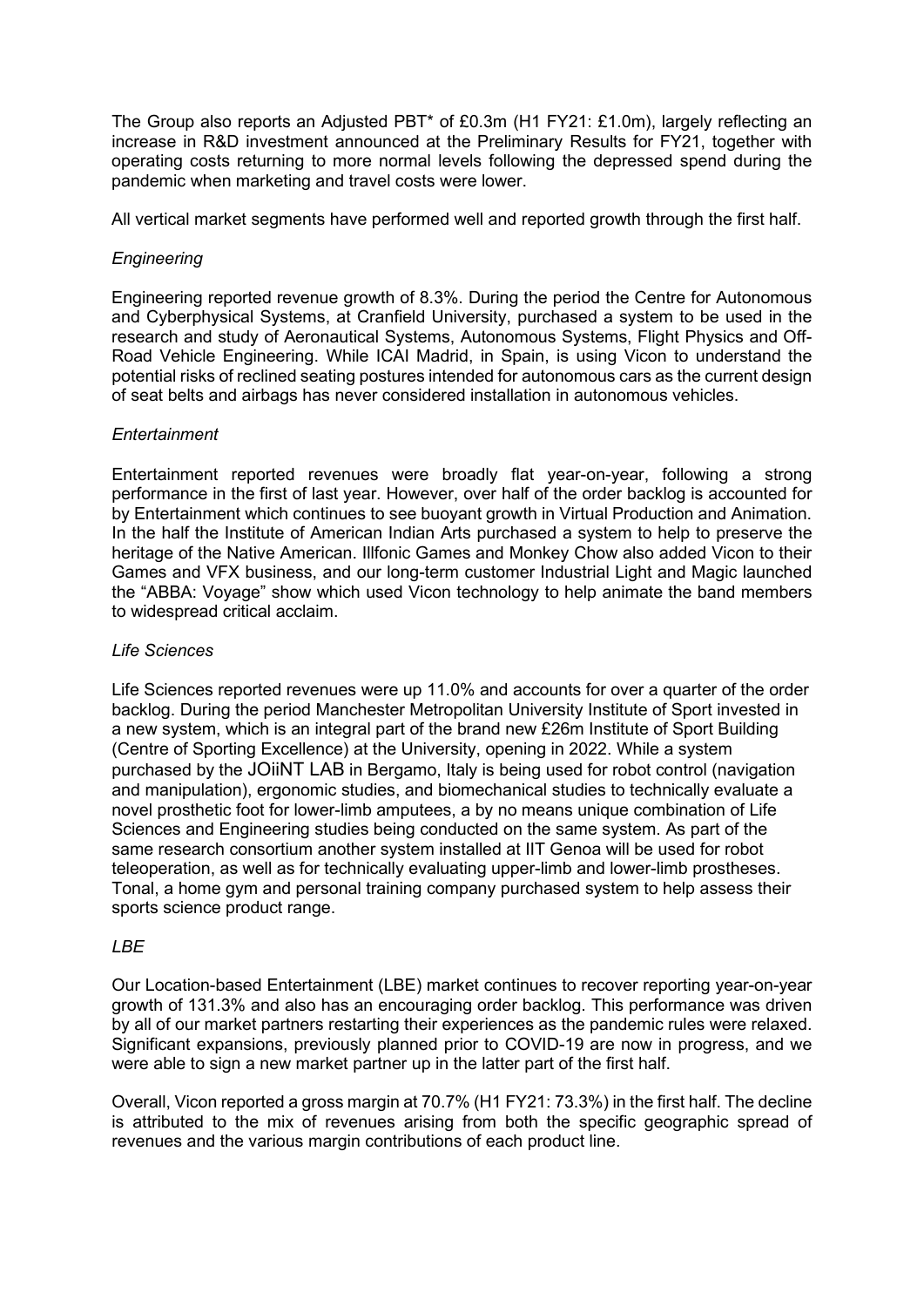Given the above revenue and gross margin performance coupled with a rise in the underlying cost base, before Group costs, Vicon reported an Adjusted PBT\* of £1.8m (H1 FY21: £2.2m) and an unadjusted profit before tax of £0.6m (H1 FY21: £1.1m).

The cash position, having paid a final dividend of £2.5m in the first half, finished at £19.6m as at 31 March 2021 (H1 FY21: £15.9m). Cash generated from operations during the first half was £3.2m (H1 FY21: £4.5m). The Group cash position on the eve of these Interims Results stood at £67.7m.

### **Five-year plan - a reminder**

The successful sale of Yotta changes nothing about our ambition for our five-year plan but it does provide an increased opportunity as to how fast and how hard we drive it. Our plan recognised something fundamental was changing in our markets and in our opportunity. This change was driven by the arrival of the Augmented Age - an era where humans partner with machines to achieve what neither can alone. For this augmented partnership to thrive, we need technologies which have the ability to perceive us and our surroundings. They must be able to capture and understand every dimension of our world in real-time - humans, objects, movements, environments.

This requires smart sensing systems, where cameras and other sensors are deeply coupled with powerful software to enable machines to transparently enhance our lives. Such smart sensing capability has always been our core technology - from imagery to insight; from pixel to purpose; and from sensing to sense-making. Indeed, it provided the seed for Yotta's creation, growth and eventual sale. Today, we are seeing it can be applied to a growing set of domains and applications.

Our plan looks to capitalise on exactly this expanded opportunity by focussing on driving each of the three elements of smart sensing - sense, analyse and apply.

1. Extend the sensing capabilities our integrated smart sensing systems through R&D, M&A and fostering key supplier partnerships. Currently, our solutions utilise a wide range of sensors - including optical, video, inertial, force plates among others - some we own and some we integrate with. These existing sensing mechanisms can be improved, and we can also add other sensing mechanisms to broaden the applicability of our integrated solutions.

2. Enhance the analysis we can undertake to broaden the range of applications to which our systems can be applied. Our most recent acquisition, Contemplas, completed in August 2021 is a great example of this.

3. Embed our Intellectual Property (IP) in other firms' solutions by opening up our technology through R&D, M&A and investing in dedicated embedding sales and support resources. Here we will expand the ability to integrate our sensing and analysis IP to specific application domains, such as our existing partners in the Location-based Entertainment (LBE) market.

### **Greater focus. Greater resources.**

Following the sale of Yotta, the entirety of the five-year plan still holds. The contexts of market and technology developments still hold. The validity of our three-initiative approach through the constituent elements of sense, analyse and apply still hold. Now we will pursue this plan through the focussed lens of our market-leading global Vicon business and technology, *and* with the increased resources the sale of Yotta has provided to our balance sheet. Our aim is to build a larger, more connected enterprise. This means adding the following adaptations to our sense, analyse, apply initiatives: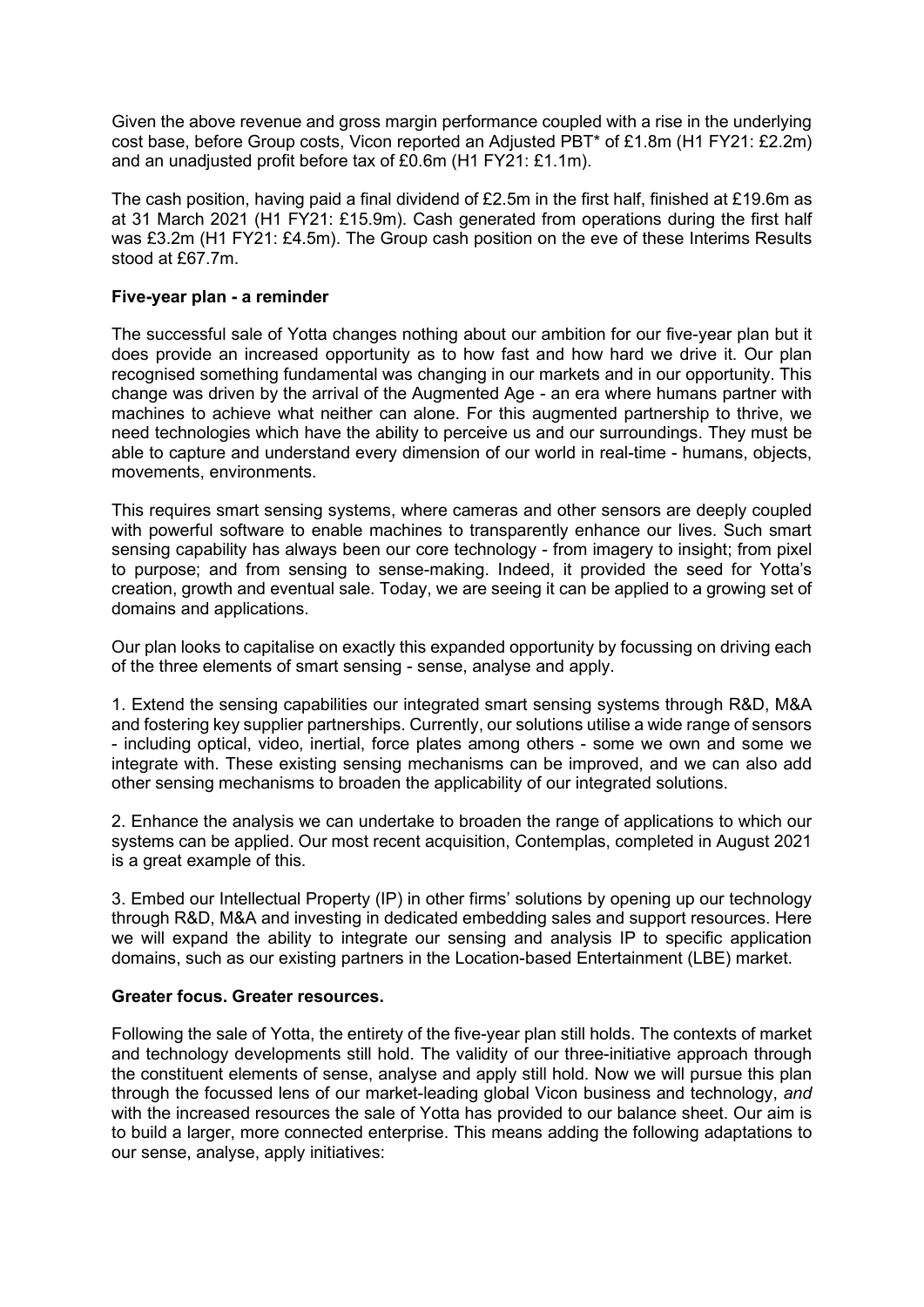- Focus on a single integrated core technology stack. We already lead in a variety of markets through a range of sensing and analysis technologies. We now have to the opportunity to add to this core through both organic development and M&A. In all cases the additional technologies must augment and/or amplify our existing capabilities. Although the end market application may be new, there will always be a tie back to this central capability of integrated smart sensing systems.
- Extract greater operational leverage across markets and the organisation. Closer markets, technologies and customers enable us to extract greater operational leverage across initiatives. For example, a single technology innovation which can be applied to all our markets or driving out economies of scale in our marketing or our production. We are seeking coherence across the organisation and the end markets we target.
- Pursue larger scale transactions. With a stronger balance sheet, we have the opportunity to accelerate our pace of growth through lifting our ambition to complete a number of larger transactions. We already have an exciting pipeline of M&A opportunities which fit well within this new, more cohesive plan. We will remain disciplined on price and we continue to look for IP-rich, hard-to-replicate technology companies with attractive actual or potential cashflow metrics, good-to-high revenue visibility or a dominant position in a niche market, proven market acceptance of their technology, and able management teams who share our cultural values.

### **Outlook**

The Vicon business has more than recovered from the pandemic-affected years, which is evidenced by the unprecedented level of orders-in-hand driven by ongoing buoyant demand.

The overall cost base in the second half is expected to rise as costs continue to normalise following the pandemic and we continue with our investment plans to augment our ability to sense, analyse and apply.

Our ability to deliver on the buoyant demand has hitherto been impacted by supply chain constraints but looking forward, the situation is gradually improving and the Board believe Oxford Metrics will deliver a performance for the full year in line with achieving market expectations.

With growing market demand, a newly focussed, more connected enterprise and now with more financial firepower, we believe Oxford Metrics is well positioned to realise its ever-visible, longstanding growth potential.

*\* Profit/(loss) Before Tax from continuing operations before Group recharges adjusted for share-based payments, amortisation of intangibles arising on acquisition, change in fair value of deferred consideration payable and unwinding of associated discount factor and exceptional costs.*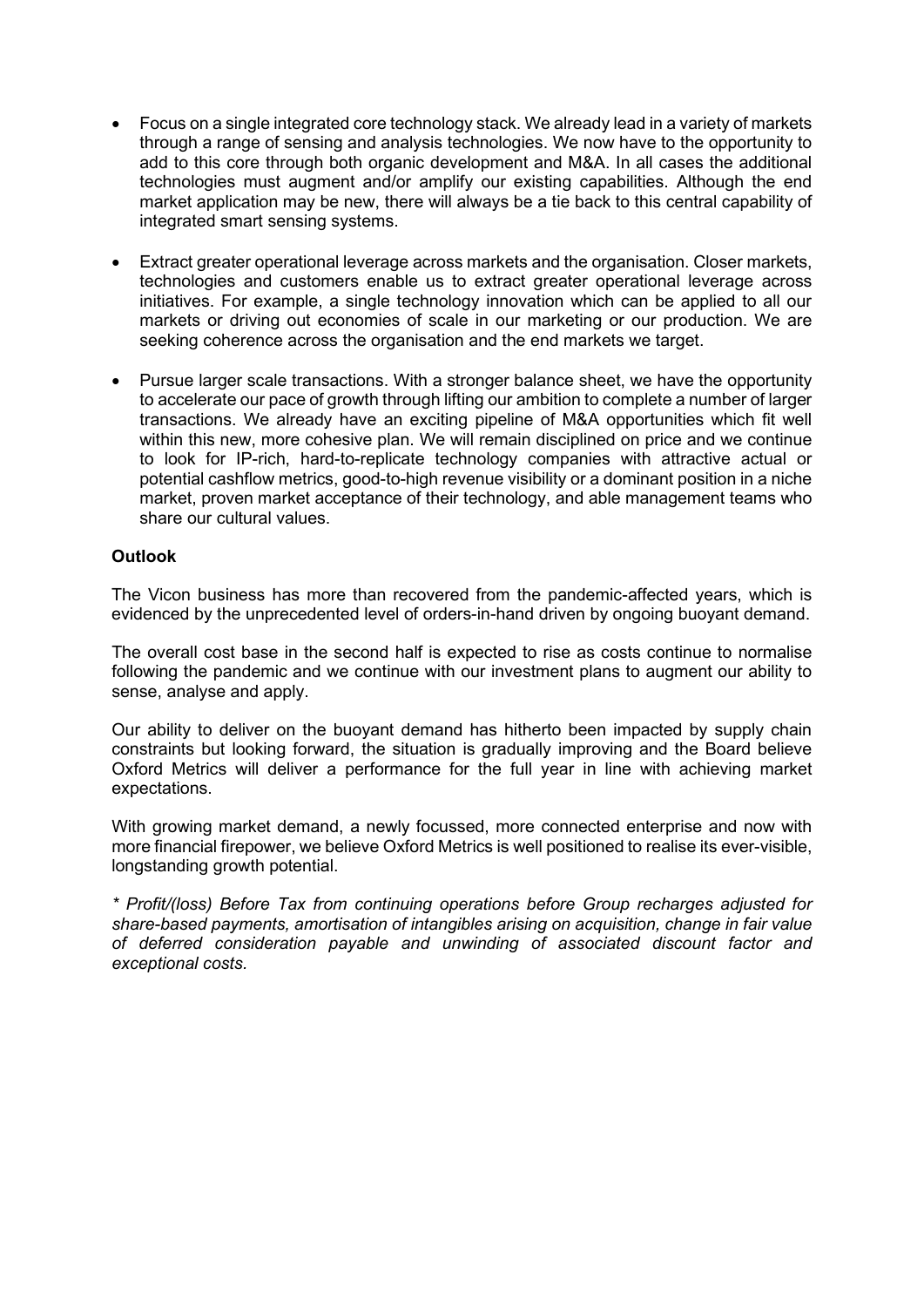## CONDENSED CONSOLIDATED INCOME STATEMENT

|                                                                                                                |             | <b>Six months ended</b><br>31 March<br>2022 | Six months ended<br>31 March<br>2021 | Year<br>ended<br>30 September 2021 |           |
|----------------------------------------------------------------------------------------------------------------|-------------|---------------------------------------------|--------------------------------------|------------------------------------|-----------|
|                                                                                                                |             |                                             | (unaudited)                          | (unaudited)                        | (audited) |
|                                                                                                                | <b>Note</b> | £'000                                       | £'000                                | £'000                              |           |
| Revenue                                                                                                        | $\mathbf 2$ | 12,547                                      | 11,225                               | 27,571                             |           |
| Cost of sales                                                                                                  |             | (4,099)                                     | (3, 525)                             | (8,589)                            |           |
| <b>Gross profit</b>                                                                                            |             | 8,448                                       | 7,700                                | 18,982                             |           |
| Sales, support and marketing costs                                                                             |             | (3,099)                                     | (2,569)                              | (5,336)                            |           |
| Research and development                                                                                       |             | (1,676)                                     | (1, 374)                             | (3,511)                            |           |
| Administrative expenses                                                                                        |             | (3,038)                                     | (2, 473)                             | (6, 438)                           |           |
| <b>Operating profit</b>                                                                                        |             | 635                                         | 1,284                                | 3,697                              |           |
| Finance income                                                                                                 |             | 1                                           | 3                                    | 4                                  |           |
| Finance expense                                                                                                |             | (32)                                        | (34)                                 | (67)                               |           |
| <b>Profit before taxation</b>                                                                                  |             | 604                                         | 1,253                                | 3,634                              |           |
| Taxation                                                                                                       |             | 228                                         | (88)                                 | (574)                              |           |
| Profit from continuing operations                                                                              |             | 832                                         | 1,165                                | 3,060                              |           |
| Loss from discontinued operations, net of tax                                                                  |             | (206)                                       | (145)                                | (125)                              |           |
| Profit for the period attributable to<br>owners of the parent during the period                                |             | 626                                         | 1,020                                | 2,935                              |           |
| Earnings per share for profit on continuing operations<br>attributable to owners of the parent during the year |             |                                             |                                      |                                    |           |
| Basic earnings per share (pence)                                                                               | 6           | 0.65p                                       | 0.92p                                | 2.42p                              |           |
| Diluted earnings per share (pence)                                                                             | 6           | 0.65p                                       | 0.91 <sub>p</sub>                    | 2.40p                              |           |
| Earnings per share for profit on total operations<br>attributable to owners of the parent during the<br>year   |             |                                             |                                      |                                    |           |
| Basic earnings per share (pence)                                                                               | 6           | 0.49 <sub>p</sub>                           | 0.81 <sub>p</sub>                    | 2.32p                              |           |
| Diluted earnings per share (pence)                                                                             | 6           | 0.49 <sub>p</sub>                           | 0.80 <sub>p</sub>                    | 2.30p                              |           |

## CONDENSED CONSOLIDATED STATEMENT OF COMPREHENSIVE INCOME

|                                                                                       | Six months<br>ended<br>31 March<br>2022<br>(unaudited) | Six months ended<br>31 March<br>2021 | Year<br>ended<br>30 September<br>2021<br>(audited) |
|---------------------------------------------------------------------------------------|--------------------------------------------------------|--------------------------------------|----------------------------------------------------|
|                                                                                       |                                                        | (unaudited)                          |                                                    |
|                                                                                       | £'000                                                  | £'000                                | £'000                                              |
| Net profit for the period                                                             | 626                                                    | 1,020                                | 2,935                                              |
| Other comprehensive income                                                            |                                                        |                                      |                                                    |
| Items that will or may be reclassified to profit or loss                              |                                                        |                                      |                                                    |
| Exchange differences on retranslation of overseas subsidiaries                        | 85                                                     | (351)                                | (129)                                              |
| Total other comprehensive income/(expense)                                            | 85                                                     | (351)                                | (129)                                              |
| Total comprehensive income for the period attributable to<br>the owners of the parent | 711                                                    | 669                                  | 2,806                                              |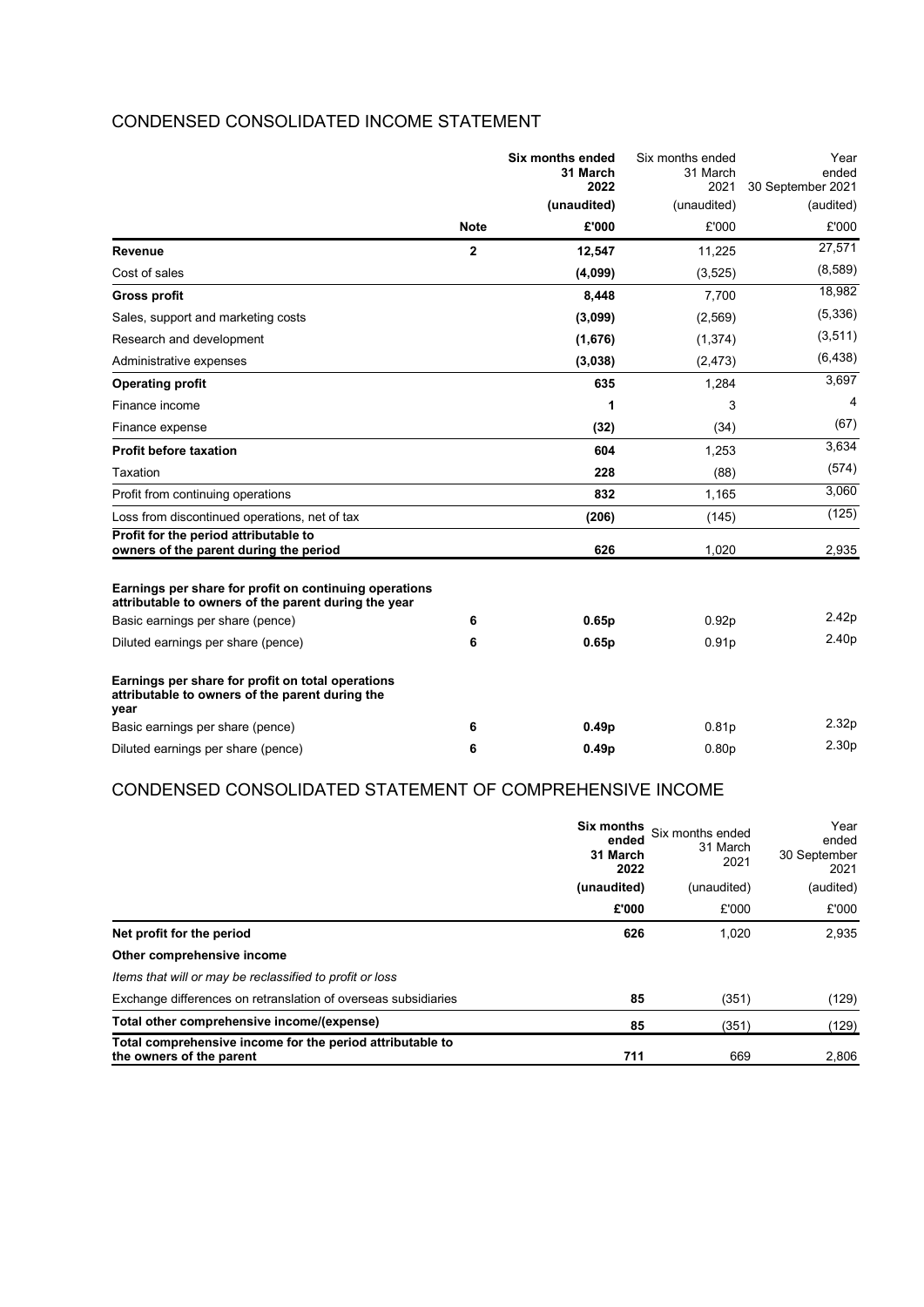## **31 March 2022** 31 March 2021 30 September 2021 **(unaudited)** (unaudited) (audited) **Note £'000** £'000 £'000 **Non-current assets** Goodwill and intangible assets **8,984** 12,524 13,543<br>Property, plant and equipment 1756 Property, plant and equipment **1,756 1,756 1,756 1,756** Right of use assets **1,022** 2,061 1,978 Financial asset – investments **236** 305 236 Deferred tax asset **898** 1,155 1,877 **12,688** 17,773 19,390 **Current assets** Inventories **2,769** 3,220 2,494 Trade and other receivables **3,406** 8,627 6,099<br>
Current tax debtor **32** 102 118 Current tax debtor **32** 102 118 Cash and cash equivalents **19,614** 15,867 22,957 **25,821** 27,816 31,668 **Assets classified as held for sale 12,001** - - **Current liabilities** Trade and other payables **(8,358)** (10,978) (12,504) Current tax liability **(154)** -  $(154)$ Lease liabilities **(356)** (496) (582) **(8,868)** (11,474) (13,086) **Liabilities directly associated with assets classified as held for sale (6,968)** - - **Net current assets 21,986** 16,342 18,582 **Total assets less current liabilities 34,674** 34,115 37,972 **Non-current liabilities** Other liabilities **(762)** (687) (883) Lease liabilities **(839)** (1,719) (1,563) Provisions **(36)** (28) (32) Deferred tax liability **(2,186)** (1,972) (3,058) **(3,823)** (4,406) (5,536) **Net assets 30,851** 29,709 32,436 **Capital and reserves attributable to the owners of the parent** Share capital **7 318** 316 317 Shares to be issued **65** 65 Share premium account **18,742** 18,184 18,483 Retained earnings **11,608** 11,333 <sub>13,538</sub> Foreign currency translation reserve **118** (189) 33 **Total equity shareholders' funds 30,851** 29,709 32,436

### CONDENSED CONSOLIDATED STATEMENT OF FINANCIAL POSITION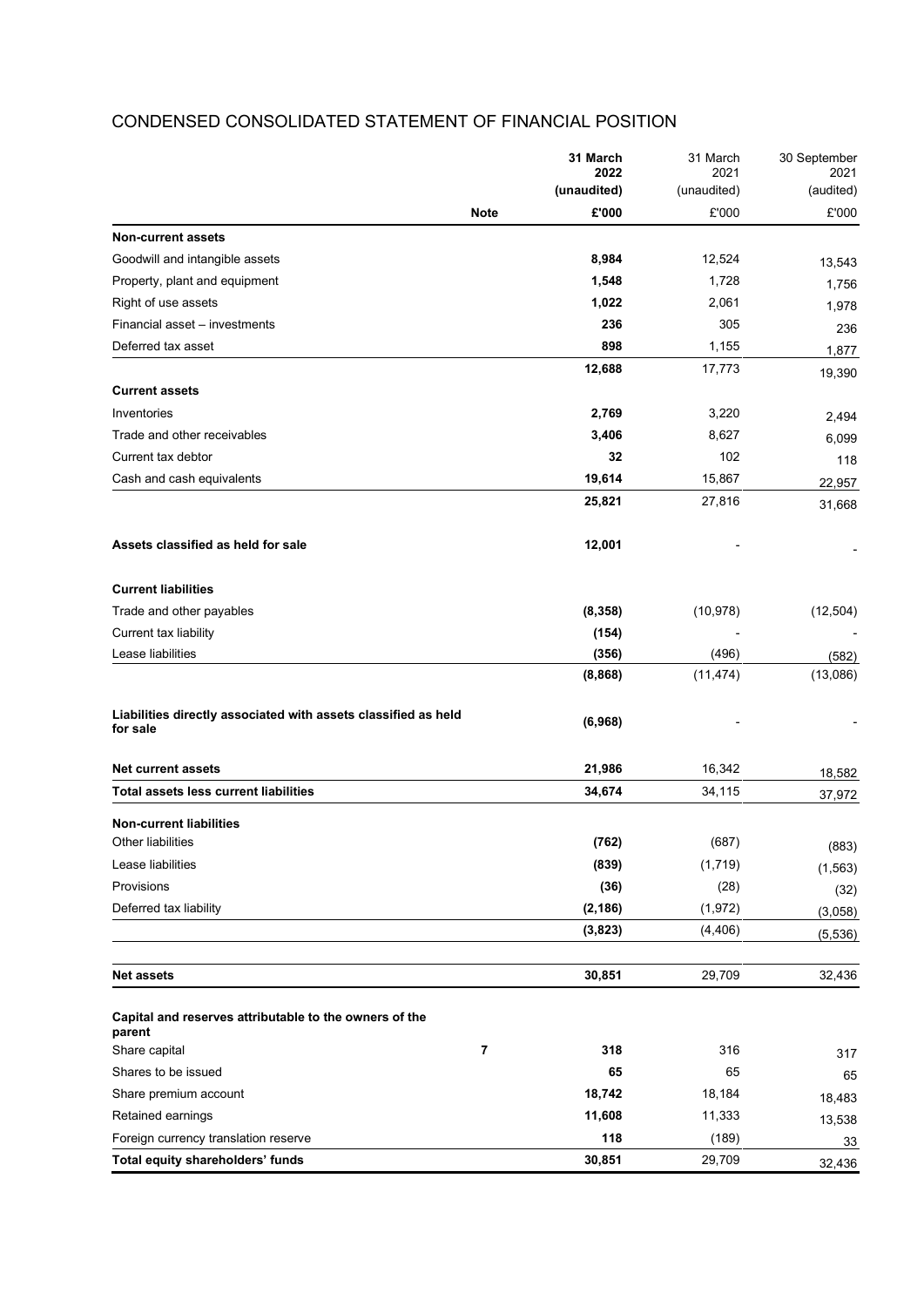### CONDENSED CONSOLIDATED STATEMENT OF CASHFLOWS

|                                                            | <b>Six months</b><br>Six months ended<br>ended<br>31 March<br>31 March<br>2021<br>2022 | Year<br>ended<br>30 September |           |
|------------------------------------------------------------|----------------------------------------------------------------------------------------|-------------------------------|-----------|
|                                                            |                                                                                        |                               | 2021      |
|                                                            | (unaudited)                                                                            | (unaudited)                   | (audited) |
|                                                            | £'000                                                                                  | £'000                         | £'000     |
| Cash flows from operating activities                       |                                                                                        |                               |           |
| Operating profit from continuing operations                | 635                                                                                    | 1,284                         | 3,697     |
| Operating loss from discontinued operations                | (102)                                                                                  | (243)                         | (374)     |
| Group operating profit                                     | 533                                                                                    | 1,041                         | 3,323     |
| Depreciation and amortisation                              | 1,432                                                                                  | 1,711                         | 3,339     |
| Impairment of intangible assets                            |                                                                                        |                               | 1,341     |
| Increase in fair value of investment                       |                                                                                        |                               | (68)      |
| Share based payments                                       | 122                                                                                    | 72                            | 98        |
| Exchange adjustments                                       | 96                                                                                     | (254)                         | (69)      |
| (Increase)/decrease in inventories                         | (266)                                                                                  | 176                           | 1,144     |
| Decrease in receivables                                    | 47                                                                                     | 440                           | 3,126     |
| Increase in payables                                       | 1,200                                                                                  | 1,265                         | 2,223     |
| Cash generated from operating activities                   | 3,164                                                                                  | 4,451                         | 14,457    |
| Tax received/(paid)                                        | 16                                                                                     | (87)                          | (102)     |
| Net cash from operating activities                         | 3,180                                                                                  | 4,364                         | 14,355    |
| Cash flows from investing activities                       |                                                                                        |                               |           |
| Purchase of property, plant and equipment                  | (340)                                                                                  | (78)                          | (239)     |
| Purchase of intangible assets                              | (1,688)                                                                                | (1, 191)                      | (2,778)   |
| Proceeds on disposal of property, plant and equipment      | 30                                                                                     | 4                             | 11        |
| Acquisition of subsidiary undertaking net of cash acquired |                                                                                        |                               | (1, 149)  |
| Interest received                                          | 1                                                                                      | 3                             | 4         |
| Net cash used in investing activities                      | (1, 997)                                                                               | (1,262)                       | (4, 151)  |
| Cash flows from financing activities                       |                                                                                        |                               |           |
| Principal paid on lease liabilities                        | (230)                                                                                  | (248)                         | (504)     |
| Interest paid on lease liabilities                         | (45)                                                                                   | (50)                          | (105)     |
| Interest paid                                              | (4)                                                                                    |                               | (1)       |
| Issue of ordinary shares                                   | 225                                                                                    | 387                           | 687       |
| Equity dividends paid                                      | (2, 542)                                                                               | (2, 264)                      | (2,264)   |
| Net cash used in financing activities                      | (2,596)                                                                                | (2, 175)                      | (2, 187)  |
| Net (decrease)/increase in cash and cash equivalents       | (1, 413)                                                                               | 927                           | 8,017     |
| Cash and cash equivalents at beginning of the period       | 22,957                                                                                 | 14,940                        | 14,940    |
| Cash and cash equivalents at end of the period             | 21,544                                                                                 | 15,867                        | 22,957    |
| Amount included in cash and cash equivalents               | 19,614                                                                                 | 15,867                        | 22,957    |
| Amount included in assets classified as held for sale      | 1,930                                                                                  |                               |           |
| Total cash and cash equivalents at end of the period       | 21,544                                                                                 | 15,867                        | 22,957    |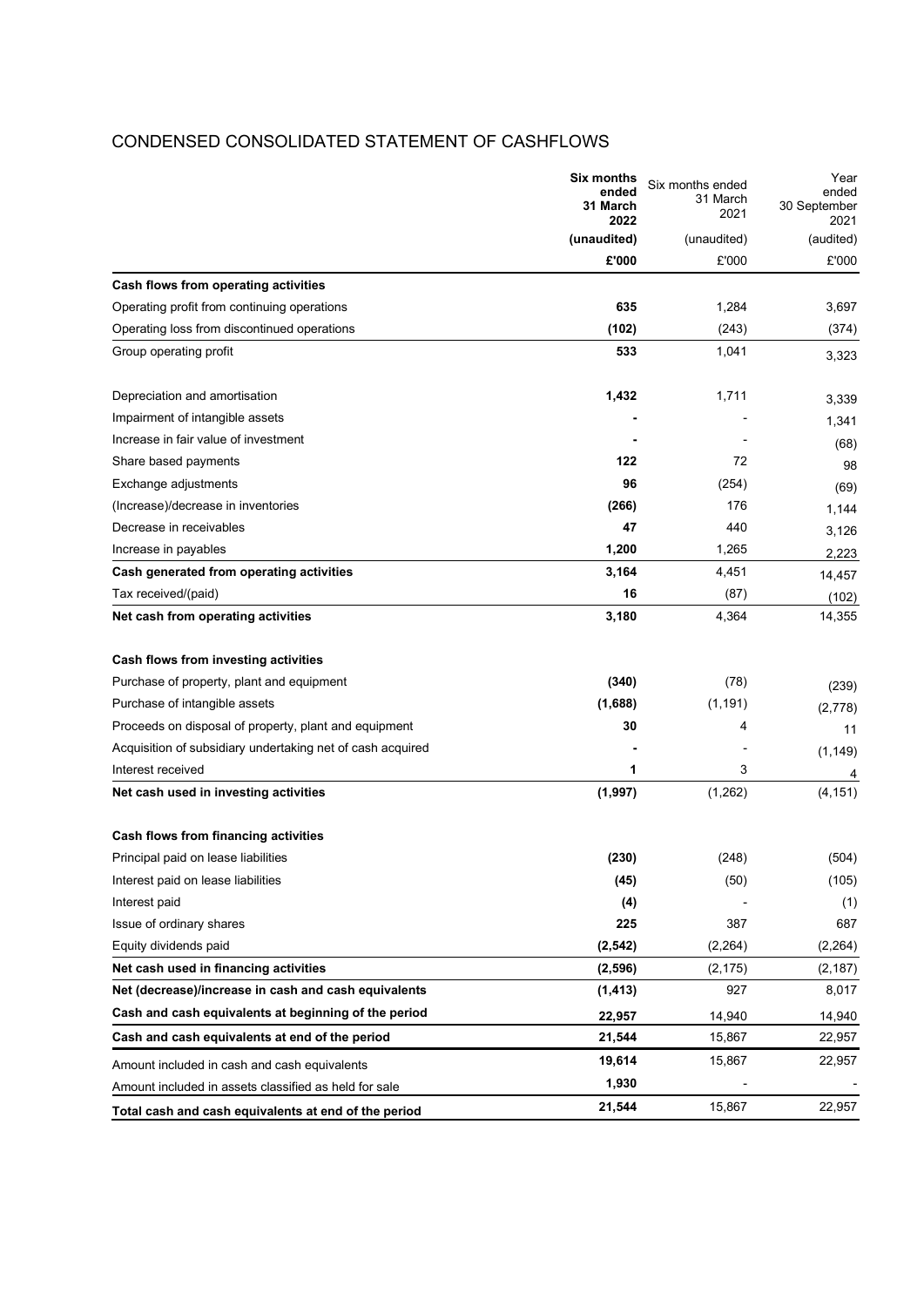## CONDENSED CONSOLIDATED STATEMENT OF CHANGES TO EQUITY

|                                                                                                                       | <b>Share</b><br>Capital<br>£'000 | <b>Shares</b><br>to be<br>issued<br>£'000 | <b>Share</b><br>premium<br>account<br>£'000 | <b>Retained</b><br>earnings<br>£'000 | Foreign<br>currency<br>translation<br>reserve<br>£'000 | <b>Total</b><br>£'000 |
|-----------------------------------------------------------------------------------------------------------------------|----------------------------------|-------------------------------------------|---------------------------------------------|--------------------------------------|--------------------------------------------------------|-----------------------|
| Balance as at 30 September 2021                                                                                       | 317                              | 65                                        | 18,483                                      | 13,538                               | 33                                                     | 32,436                |
| Net profit for the period                                                                                             |                                  |                                           |                                             | 626                                  |                                                        | 626                   |
| Exchange difference on retranslation of overseas<br>subsidiaries                                                      |                                  |                                           |                                             |                                      | 85                                                     | 85                    |
| <b>Transactions with owners:</b><br>Tax recognised directly in equity in relation to<br>employee share option schemes |                                  |                                           |                                             | (100)                                |                                                        | (100)                 |
| <b>Dividends</b>                                                                                                      |                                  |                                           |                                             | (2, 542)                             |                                                        | (2, 542)              |
| Issue of share capital                                                                                                | 1                                |                                           | 259                                         |                                      |                                                        | 260                   |
| Share based payment charge                                                                                            |                                  |                                           |                                             | 86                                   |                                                        | 86                    |
| Balance as at 31 March 2022                                                                                           | 318                              | 65                                        | 18,742                                      | 11,608                               | 118                                                    | 30,851                |
|                                                                                                                       |                                  |                                           |                                             |                                      |                                                        |                       |
| Balance as at 30 September 2020                                                                                       | 314                              | 65                                        | 17,763                                      | 12,437                               | 162                                                    | 30,741                |
| Net profit for the period                                                                                             |                                  |                                           |                                             | 1,020                                |                                                        | 1,020                 |
| Exchange differences on retranslation of<br>overseas subsidiaries                                                     |                                  |                                           |                                             |                                      | (351)                                                  | (351)                 |
| <b>Transactions with owners:</b>                                                                                      |                                  |                                           |                                             |                                      |                                                        |                       |
| Tax recognised directly in equity in relation to<br>employee share option schemes                                     |                                  |                                           |                                             | 104                                  |                                                        | 104                   |
| <b>Dividends</b>                                                                                                      |                                  |                                           |                                             | (2,264)                              |                                                        | (2, 264)              |
| Issue of share capital                                                                                                | $\overline{2}$                   |                                           | 421                                         |                                      |                                                        | 423                   |
| Share based payment charge                                                                                            |                                  | $\overline{\phantom{0}}$                  | Ĭ.                                          | 36                                   | $\overline{a}$                                         | 36                    |
| Balance as at 31 March 2021                                                                                           | 316                              | 65                                        | 18,184                                      | 11,333                               | (189)                                                  | 29,709                |
| Balance as at 30 September 2020                                                                                       | 314                              | 65                                        | 17,763                                      | 12,437                               | 162                                                    | 30,741                |
|                                                                                                                       |                                  |                                           |                                             |                                      |                                                        | 2,935                 |
| Net profit for the period                                                                                             |                                  |                                           |                                             | 2,935                                |                                                        |                       |
| Exchange differences on retranslation of<br>overseas subsidiaries                                                     |                                  |                                           |                                             |                                      | (129)                                                  | (129)                 |
| <b>Transactions with owners:</b>                                                                                      |                                  |                                           |                                             |                                      |                                                        |                       |
| Tax recognised directly in equity in relation to<br>employee share option schemes                                     |                                  |                                           |                                             | 368                                  |                                                        | 368                   |
| <b>Dividends</b>                                                                                                      |                                  |                                           |                                             | (2, 264)                             |                                                        | (2, 264)              |
| Issue of share capital                                                                                                | 3                                |                                           | 720                                         |                                      |                                                        | 723                   |
| Share based payment charge                                                                                            |                                  |                                           |                                             | 62                                   |                                                        | 62                    |
| Balance as at 30 September 2021                                                                                       | 317                              | 65                                        | 18,483                                      | 13,538                               | 33                                                     | 32.436                |

The accompanying notes are an integral part of this interim financial information.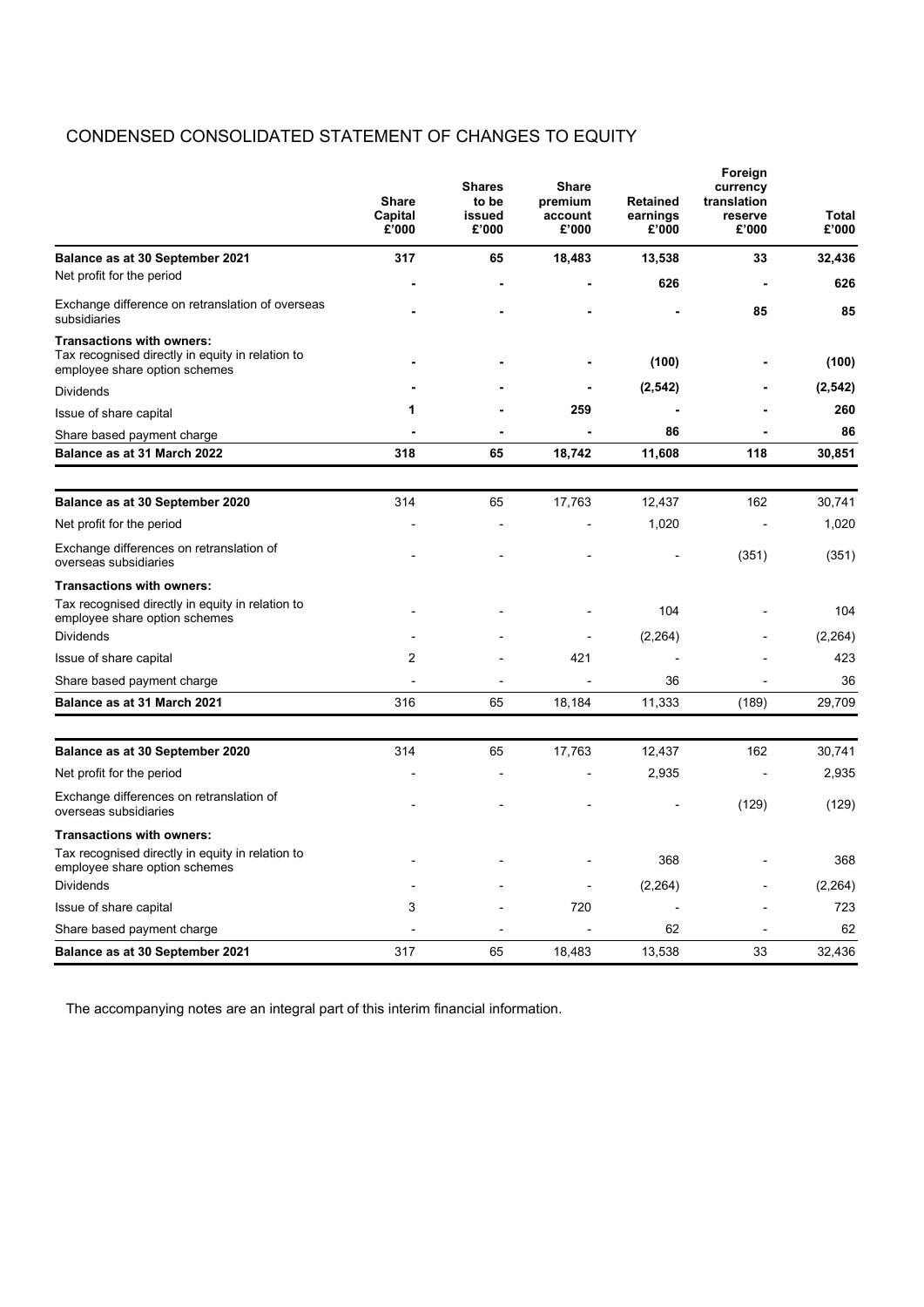### NOTES TO THE CONDENSED CONSOLIDATED INTERIM STATEMENTS

#### **1. Basis of preparation**

Oxford Metrics Plc, (the "Company") is a company domiciled in England. The condensed consolidated interim financial statements of the Company for the six months ended 31 March 2022 comprise the Company and its subsidiaries (together referred to as the "Group").

The condensed consolidated interim financial statements have been prepared using accounting policies consistent with those of the annual financial statements for the year ended 30 September 2021. They are in accordance with IAS 34. Other new and amended standards and interpretations issued by the IASB that will apply for the first time in the next annual financial statements are not expected to impact the Group as they are either not relevant to the Group's activities or require accounting which is consistent with the Group's current accounting policies.

The interim financial statements have not been audited or reviewed and the financial information contained in this report does not constitute statutory accounts within the meaning of Section 434 of the Companies Act 2006. The comparative figures for the year ended 30 September 2021 are not the statutory accounts but have been extracted from the Group's 2021 financial statements which have been delivered to the Registrar of Companies. The auditors' report on those financial statements was unqualified did not contain references to any matters to which the auditors drew attention without qualifying the report and did not contain a statement under Section 498(2) or (3) of the Companies Act 2006.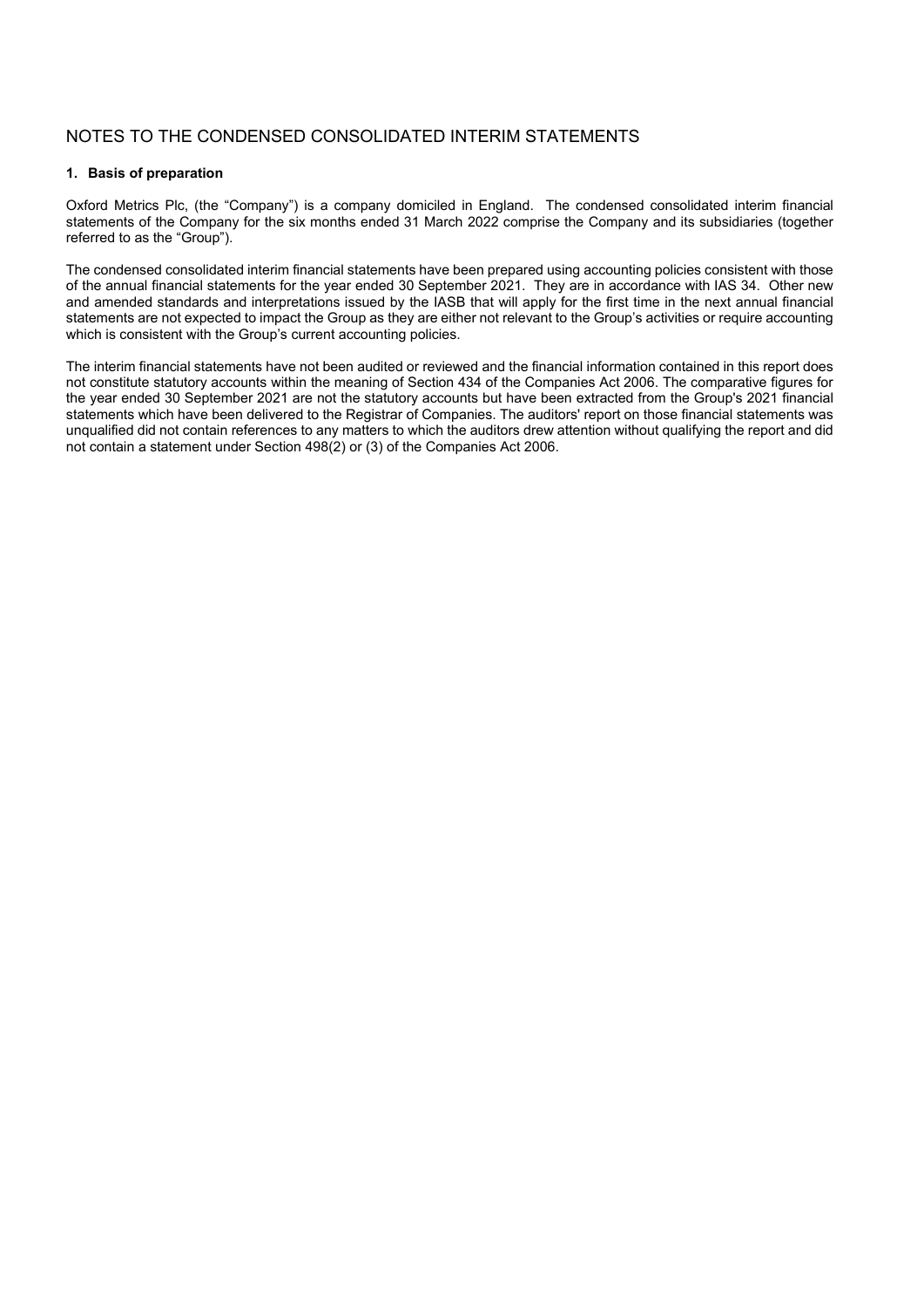#### **2. Revenue from contracts with customers**

|                                | <b>Six months</b> | Six months  | Year         |  |
|--------------------------------|-------------------|-------------|--------------|--|
|                                | ended             | ended       | ended        |  |
|                                | 31 March          | 31 March    | 30 September |  |
|                                | 2022              | 2021        | 2021         |  |
|                                | (unaudited)       | (unaudited) | (audited)    |  |
| <b>Revenue</b>                 | £'000             | £'000       | £'000        |  |
| <b>Continuing operations</b>   |                   |             |              |  |
| Vicon UK                       | 7,523             | 7,389       | 17,260       |  |
| Vicon USA                      | 5,024             | 3,836       | 10,311       |  |
| <b>Vicon Group</b>             | 12,547            | 11,225      | 27,571       |  |
| <b>Discontinued operations</b> |                   |             |              |  |
| Yotta Group                    | 4,256             | 4,099       | 8,056        |  |
| <b>Total operations</b>        |                   |             |              |  |
| <b>Oxford Metrics Group</b>    | 16,803            | 15.324      | 35,627       |  |

|                                                 | Six months ended 31 March 2022 (unaudited)<br>Total |                                         |                                   |                                       |                         |  |  |
|-------------------------------------------------|-----------------------------------------------------|-----------------------------------------|-----------------------------------|---------------------------------------|-------------------------|--|--|
|                                                 | Continuing<br><b>Vicon UK</b><br>£'000              | Continuing<br><b>Vicon USA</b><br>£'000 | Continuing<br>operations<br>£'000 | <b>Discontinued</b><br>Yotta<br>£'000 | Total<br>Group<br>£'000 |  |  |
| Timing of the transfer of<br>goods and services |                                                     |                                         |                                   |                                       |                         |  |  |
| Point in time<br>Over time                      | 6,556<br>967                                        | 3.933<br>1.091                          | 10.489<br>2,058                   | 732<br>3,524                          | 11.221<br>5,582         |  |  |
|                                                 | 7.523                                               | 5.024                                   | 12.547                            | 4.256                                 | 16,803                  |  |  |

## **Contract Counterparties**

| Direct to<br>consumers        | .893  | .433  | 6,326  | 3.576 | 9.902  |
|-------------------------------|-------|-------|--------|-------|--------|
| Third<br>distributor<br>party | 5.630 | 591   | 6.221  | 680   | 901.ذ  |
|                               | 7.523 | 5.024 | 12.547 | 4.256 | 16.803 |

### **By destination**

| <b>UK</b>                    | 1,035 |       | 1,035  | 4,072 | 5,107  |
|------------------------------|-------|-------|--------|-------|--------|
| Germany                      | 1,346 |       | 1,346  |       | 1,346  |
| Italy                        | 169   |       | 169    |       | 169    |
| Greece                       | 67    |       | 67     | 41    | 108    |
| <b>Netherlands</b>           | 228   |       | 228    | 26    | 254    |
| France                       | 278   |       | 278    |       | 278    |
| Spain                        | 146   |       | 146    |       | 146    |
| Rest of Europe               | 423   |       | 423    |       | 423    |
| Canada                       | 11    | 720   | 731    |       | 731    |
| <b>USA</b>                   | 13    | 4,193 | 4,206  |       | 4,206  |
| <b>Rest of North America</b> |       | 104   | 104    |       | 104    |
| Australia                    | 429   |       | 429    | 107   | 536    |
| Hong Kong                    | 1,948 |       | 1,948  |       | 1,948  |
| Japan                        | 637   |       | 637    |       | 637    |
| Korea                        | 509   |       | 509    |       | 509    |
| Rest of Asia Pacific         | 249   |       | 249    |       | 249    |
| Other                        | 35    |       | 42     | 10    | 52     |
| <b>Oxford Metrics Group</b>  | 7,523 | 5,024 | 12,547 | 4,256 | 16,803 |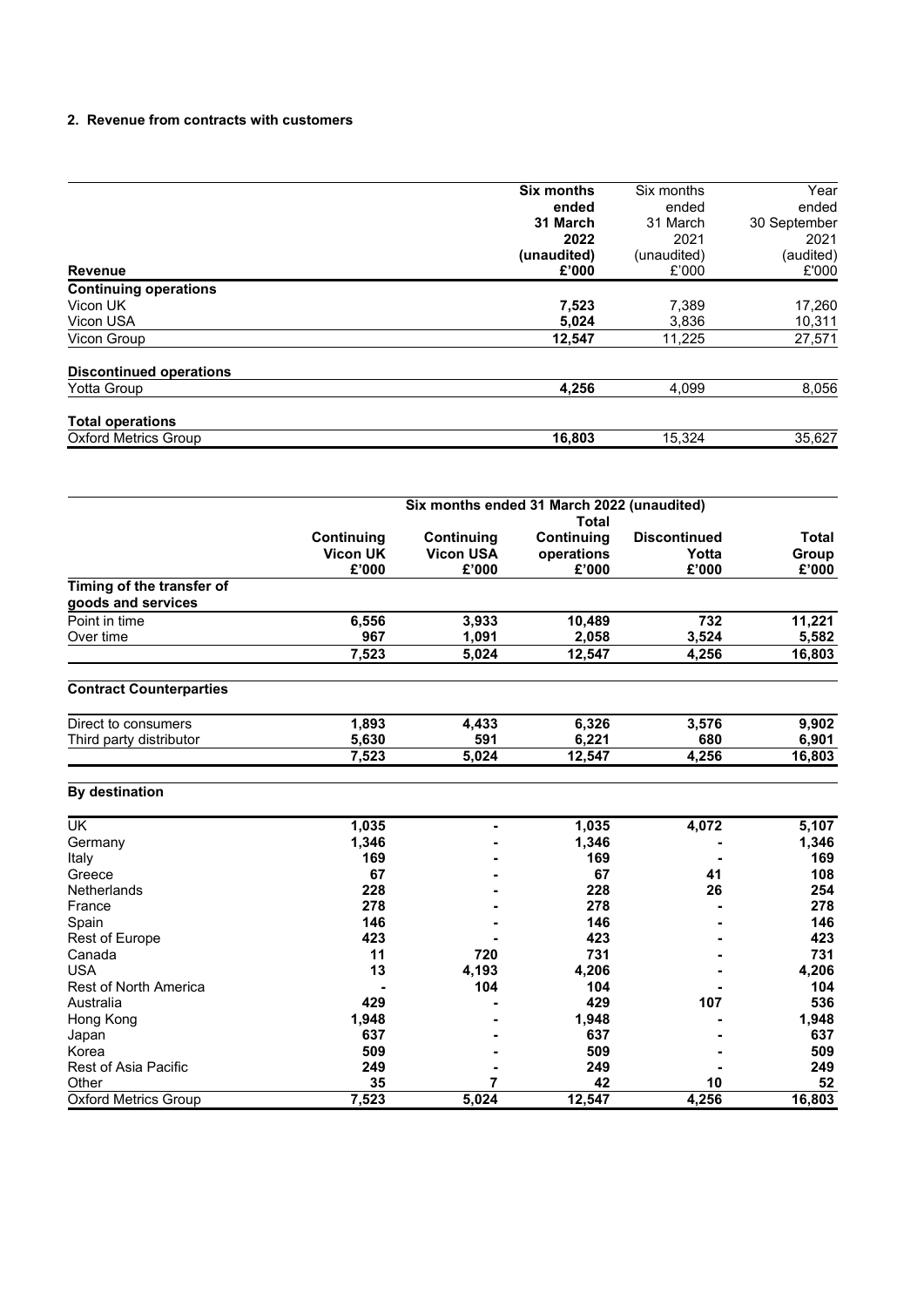|                                                 | Six months ended 31 March 2021 (unaudited) |                  |              |                     |              |  |  |
|-------------------------------------------------|--------------------------------------------|------------------|--------------|---------------------|--------------|--|--|
|                                                 |                                            |                  | <b>Total</b> |                     |              |  |  |
|                                                 | <b>Continuing</b>                          | Continuing       | Continuing   | <b>Discontinued</b> | <b>Total</b> |  |  |
|                                                 | <b>Vicon UK</b>                            | <b>Vicon USA</b> | operations   | Yotta               | Group        |  |  |
|                                                 | £'000                                      | £'000            | £'000        | £'000               | £'000        |  |  |
| Timing of the transfer of goods<br>and services |                                            |                  |              |                     |              |  |  |
| Point in time                                   | 6,612                                      | 2,973            | 9,585        | 981                 | 10,566       |  |  |
| Over time                                       | 777                                        | 863              | 1,640        | 3,118               | 4,758        |  |  |
| <b>Oxford Metrics Group</b>                     | 7,389                                      | 3,836            | 11,225       | 4,099               | 15,324       |  |  |
| <b>Contract Counterparties</b>                  |                                            |                  |              |                     |              |  |  |
| Direct to consumers                             | 1,796                                      | 3,484            | 5,280        | 3,299               | 8,579        |  |  |
| Third party distributor                         | 5,593                                      | 352              | 5,945        | 800                 | 6,745        |  |  |
| <b>Oxford Metrics Group</b>                     | 7,389                                      | 3,836            | 11.225       | 4,099               | 15,324       |  |  |
| <b>By destination</b>                           |                                            |                  |              |                     |              |  |  |
| UK                                              | 1,361                                      |                  | 1,361        | 3,914               | 5,275        |  |  |
| Germany                                         | 694                                        |                  | 694          |                     | 694          |  |  |
| Italy                                           | 247                                        |                  | 247          |                     | 247          |  |  |
| <b>Netherlands</b>                              | 284                                        |                  | 284          | 10                  | 294          |  |  |
| France                                          | 101                                        |                  | 101          |                     | 101          |  |  |
| Switzerland                                     | 64                                         |                  | 64           |                     | 64           |  |  |
| Rest of Europe                                  | 555                                        |                  | 555          |                     | 555          |  |  |
| Canada                                          |                                            | 195              | 195          |                     | 195          |  |  |
| <b>USA</b>                                      | $\overline{c}$                             | 3,550            | 3,552        |                     | 3,552        |  |  |
| <b>Rest of North America</b>                    |                                            | 43               | 43           |                     | 43           |  |  |
| Australia                                       | 177                                        |                  | 177          | 168                 | 345          |  |  |
| Hong Kong                                       | 1,390                                      |                  | 1,390        |                     | 1,390        |  |  |
| Japan                                           | 1,591                                      |                  | 1,591        |                     | 1,591        |  |  |
| Korea                                           | 569                                        |                  | 569          |                     | 569          |  |  |
| <b>Rest of Asia Pacific</b>                     | 354                                        |                  | 354          |                     | 354          |  |  |
| Other                                           |                                            | 48               | 48           | 7                   | 55           |  |  |
| <b>Oxford Metrics Group</b>                     | 7,389                                      | 3,836            | 11,225       | 4,099               | 15,324       |  |  |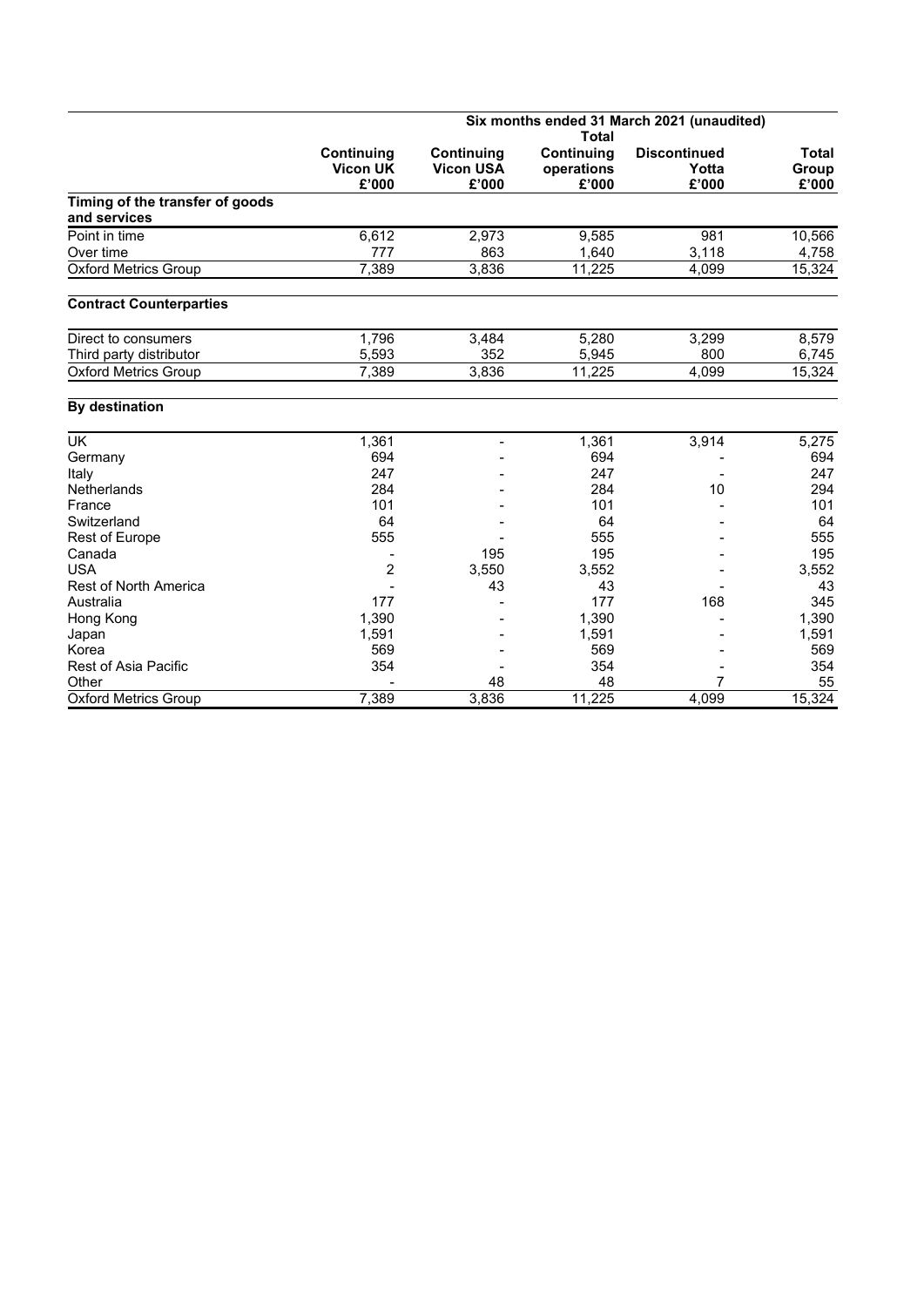|                                 | Year ended 30 September 2021 (audited) |                |            |              |        |  |  |  |  |
|---------------------------------|----------------------------------------|----------------|------------|--------------|--------|--|--|--|--|
|                                 |                                        |                | Total      |              |        |  |  |  |  |
|                                 | Continuing                             | Continuing     | Continuing | Discontinued | Total  |  |  |  |  |
|                                 | Vicon UK                               | Vicon USA      | operations | Yotta        | Group  |  |  |  |  |
|                                 | £'000                                  | £'000          | £'000      | £'000        | £'000  |  |  |  |  |
| Timing of the transfer of goods |                                        |                |            |              |        |  |  |  |  |
| and services                    |                                        |                |            |              |        |  |  |  |  |
| Point in time                   | 15,606                                 | 8,353          | 23,959     | 1,747        | 25,706 |  |  |  |  |
| Over time                       | 1,654                                  | 1,958          | 3,612      | 6,309        | 9,921  |  |  |  |  |
| <b>Oxford Metrics Group</b>     | 17,260                                 | 10,311         | 27,571     | 8,056        | 35,627 |  |  |  |  |
| <b>Contract Counterparties</b>  |                                        |                |            |              |        |  |  |  |  |
| Direct to consumers             | 4,750                                  | 9,265          | 14,015     | 6,773        | 20,788 |  |  |  |  |
| Third party distributor         | 12,510                                 | 1,046          | 13,556     | 1.283        | 14,839 |  |  |  |  |
| <b>Oxford Metrics Group</b>     | 17,260                                 | 10,311         | 27,571     | 8,056        | 35,627 |  |  |  |  |
| <b>By destination</b>           |                                        |                |            |              |        |  |  |  |  |
| <b>UK</b>                       | 3,519                                  | $\blacksquare$ | 3,519      | 7,741        | 11,260 |  |  |  |  |
| Germany                         | 1,591                                  |                | 1,591      |              | 1,591  |  |  |  |  |
| Italy                           | 484                                    |                | 484        |              | 484    |  |  |  |  |
| <b>Netherlands</b>              | 435                                    |                | 435        | 22           | 457    |  |  |  |  |
| France                          | 220                                    |                | 220        |              | 220    |  |  |  |  |
| Poland                          | 355                                    |                | 355        |              | 355    |  |  |  |  |
| <b>Rest of Europe</b>           | 1,601                                  |                | 1,601      | 6            | 1,607  |  |  |  |  |
| Canada                          |                                        | 1,221          | 1,221      |              | 1,221  |  |  |  |  |
| <b>USA</b>                      |                                        | 8,920          | 8,920      |              | 8,920  |  |  |  |  |
| <b>Rest of North America</b>    | $\overline{2}$                         | 104            | 106        |              | 106    |  |  |  |  |
| Australia                       | 530                                    |                | 530        | 269          | 799    |  |  |  |  |
| Hong Kong                       | 1,277                                  |                | 1,277      |              | 1,277  |  |  |  |  |
| Japan                           | 3.290                                  |                | 3.290      |              | 3,290  |  |  |  |  |
| South Korea                     | 1,364                                  |                | 1,364      |              | 1,364  |  |  |  |  |
| China                           | 2,254                                  |                | 2,254      |              | 2,254  |  |  |  |  |
| <b>Rest of Asia Pacific</b>     | 338                                    |                | 338        |              | 338    |  |  |  |  |
| Other                           |                                        | 66             | 66         | 18           | 84     |  |  |  |  |
| <b>Oxford Metrics Group</b>     | 17,260                                 | 10,311         | 27,571     | 8,056        | 35,627 |  |  |  |  |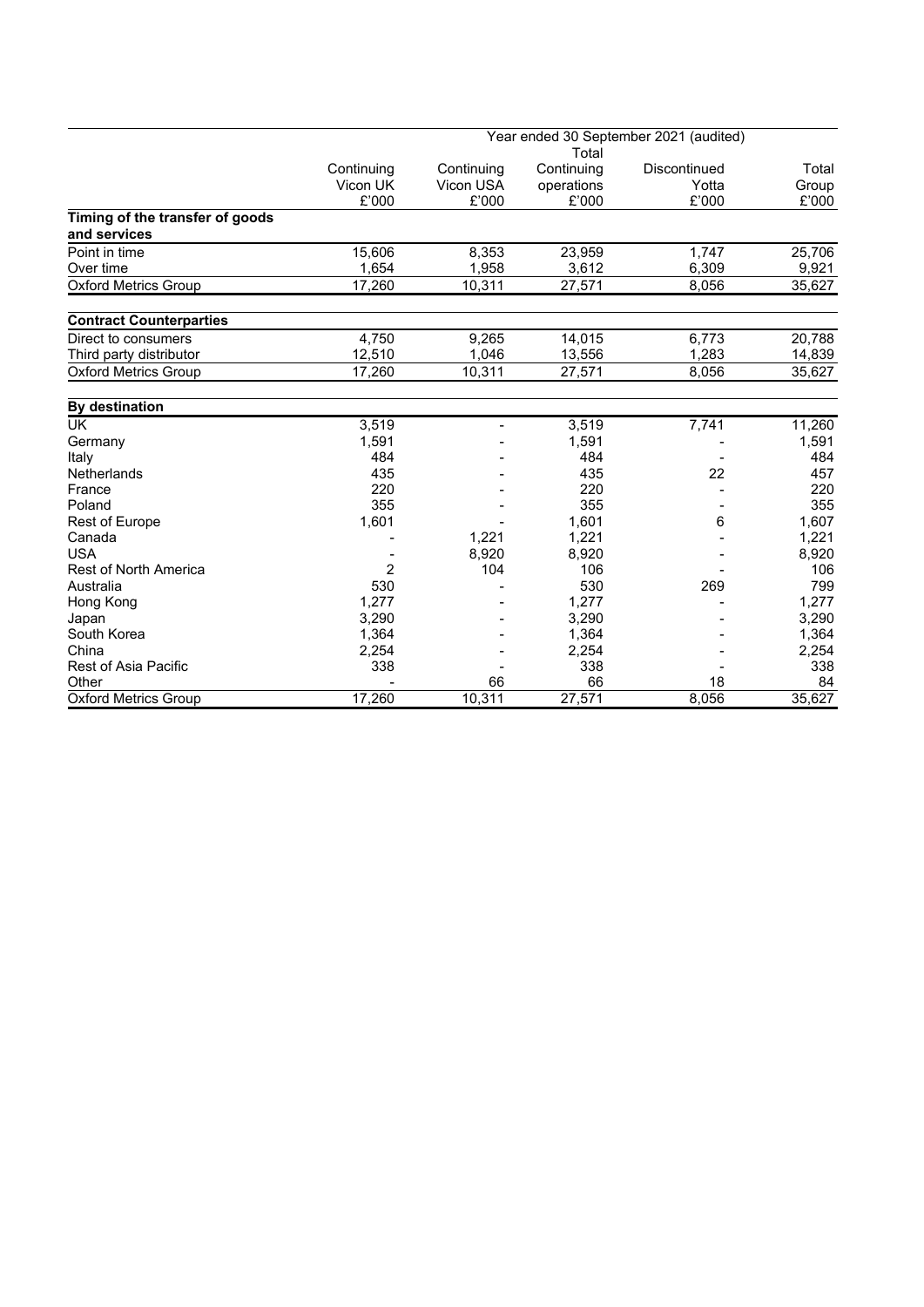|                                                 | <b>Six months</b> | Six months  | Year         |
|-------------------------------------------------|-------------------|-------------|--------------|
|                                                 | ended             | ended       | ended        |
|                                                 | 31 March          | 31 March    | 30 September |
|                                                 | 2022              | 2021        | 2021         |
|                                                 | (unaudited)       | (unaudited) | (audited)    |
|                                                 | £'000             | £'000       | £'000        |
| Vicon revenue by market (continuing operations) |                   |             |              |
| Engineering                                     | 2,678             | 2,472       | 5,763        |
| Entertainment                                   | 3,955             | 4,022       | 11,884       |
| Life sciences                                   | 4,637             | 4,179       | 9,106        |
| Location based entertainment                    | 1,277             | 552         | 818          |
| Vicon Group*                                    | 12,547            | 11,225      | 27,571       |
|                                                 |                   |             |              |
| Group revenue by type                           |                   |             |              |
| <b>Continuing operations</b>                    |                   |             |              |
| Sale of hardware                                | 9,512             | 8,910       | 22,496       |
| Sale of software                                | 1,070             | 768         | 1,662        |
| Rendering of services<br>SaaS                   | 1,269<br>96       | 1,115<br>65 | 2,485<br>141 |
| Support                                         | 600               | 367         | 787          |
| Total continuing operations                     | 12,547            | 11,225      | 27,571       |
|                                                 |                   |             |              |
| <b>Discontinued operations</b>                  |                   |             |              |
| Sale of software                                |                   | 3           | 4            |
| Rendering of services                           | 886               | 1,130       | 2,057        |
| SaaS                                            | 1,969             | 1,558       | 3,164        |
| Support                                         | 1,401             | 1,408       | 2,831        |
| Total discontinued operations                   | 4,256             | 4,099       | 8,056        |
|                                                 |                   |             |              |
| <b>Oxford Metrics Group</b>                     | 16,803            | 15,324      | 35,627       |
|                                                 |                   |             |              |
| Group revenue by origin                         |                   |             |              |
| <b>Continuing operations</b>                    |                   |             |              |
| UK                                              | 6,778             | 7,389       | 17,000       |
| Europe                                          | 745               |             | 238          |
| North America                                   | 5,024             | 3,836       | 10,311       |
| Asia Pacific                                    | 12,547            | 11,225      | 22<br>27,571 |
| Total continuing operations                     |                   |             |              |
| <b>Discontinued operations</b>                  |                   |             |              |
| UK                                              | 4,148             | 3,931       | 7,786        |
| Asia Pacific                                    | 108               | 168         | 270          |
| Total discontinued operations                   | 4,256             | 4,099       | 8,056        |
| <b>Oxford Metrics Group</b>                     | 16,803            | 15,324      | 35,627       |

\*This additional information is provided to the Chief Operating Decision Maker. Further analysis by market is not available.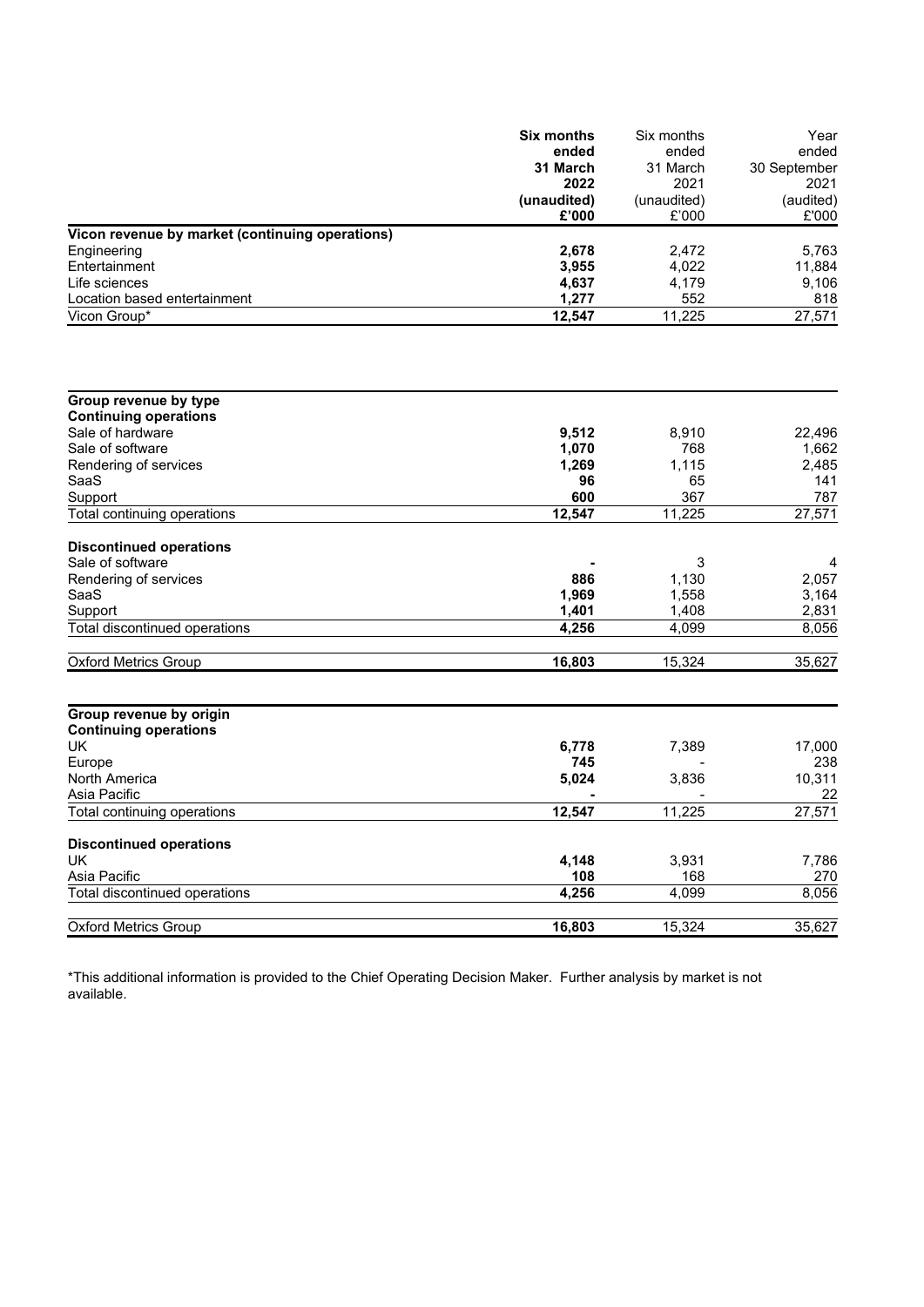#### **3. Segmental Analysis**

Segment information is presented in the condensed consolidated interim financial statements in respect of the Group's business segments, which are reported to the Chief Operating Decision Maker (CODM). The Group has identified the Board of Directors of Oxford Metrics plc, ("the Board") as the CODM. The business segment reporting reflects the Group's management and internal reporting structure.

The Group comprises the following business segments:

Vicon Group: This is the development, production and sale of computer software and equipment for the entertainment, engineering and life science markets; and

Yotta Group: This is the provision of software and services for the management of infrastructure assets for Government Agencies, Local Government and major infrastructure contractors.

Other unallocated costs represent head office expenses not recharged to subsidiary companies.

Business segments are analysed below:

|                                | Segment depreciation and amortisation |             |              |  |  |
|--------------------------------|---------------------------------------|-------------|--------------|--|--|
|                                | Six months                            | Six months  | Year         |  |  |
|                                | ended                                 | ended       | ended        |  |  |
|                                | 31 March                              | 31 March    | 30 September |  |  |
|                                | 2022                                  | 2021        | 2021         |  |  |
|                                | (unaudited)                           | (unaudited) | (audited)    |  |  |
|                                | £'000                                 | £'000       | £'000        |  |  |
| <b>Continuing operations</b>   |                                       |             |              |  |  |
| Vicon UK                       | 944                                   | 1,071       | 3,436        |  |  |
| Vicon USA                      | 89                                    | 105         | 208          |  |  |
| Vicon Group                    | 1,033                                 | 1,176       | 3,644        |  |  |
| Unallocated                    | 30                                    | 9           | 38           |  |  |
| Total continuing operations    | 1,063                                 | 1,185       | 3,682        |  |  |
| <b>Discontinued operations</b> |                                       |             |              |  |  |
| Yotta                          | 369                                   | 526         | 998          |  |  |
| <b>Oxford Metrics Group</b>    | 1,432                                 | 1,711       | 4,680        |  |  |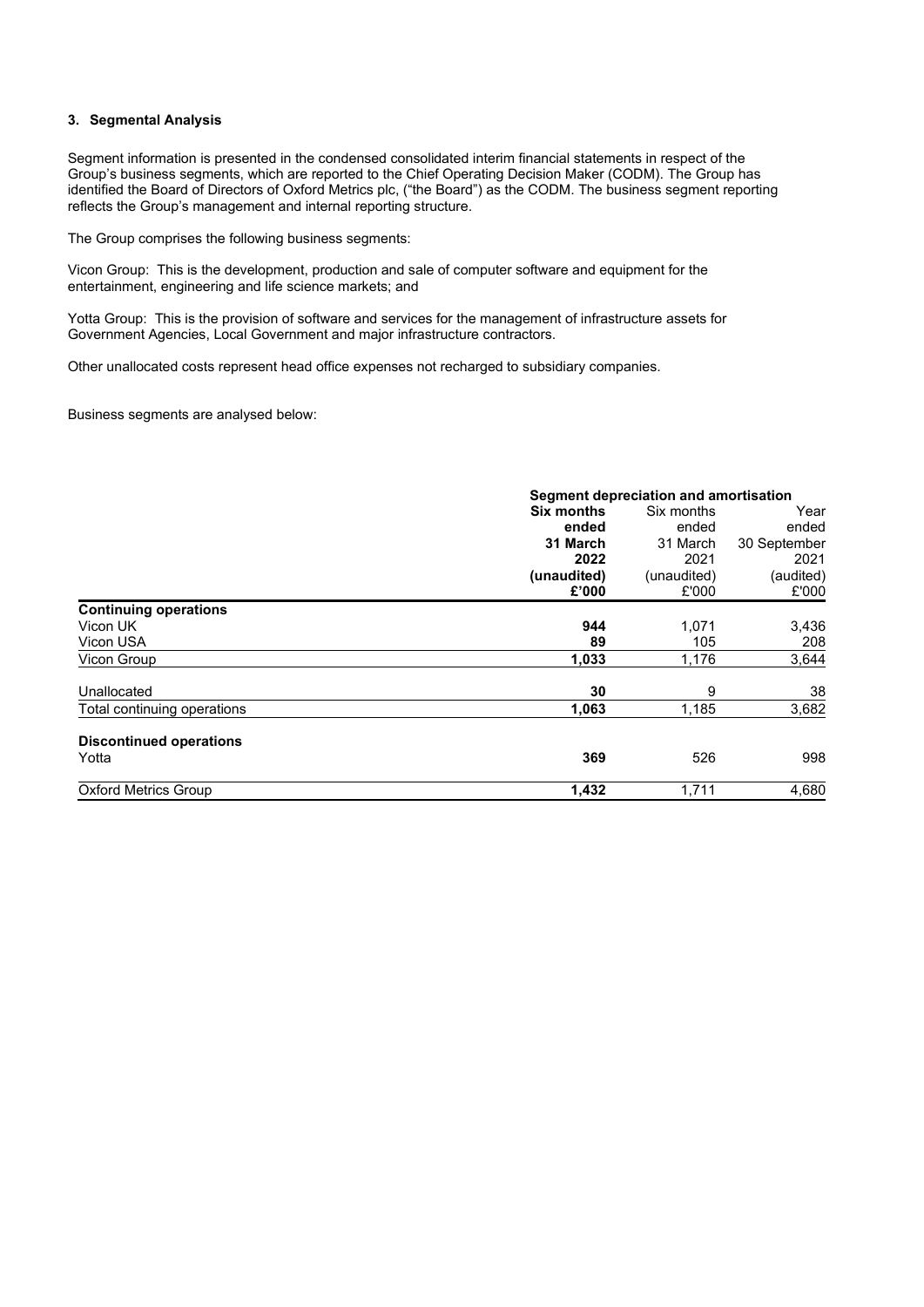|                                         | Six months ended 31 March 2022 (unaudited)<br><b>Adjusted</b> |                                    |                 | Six months ended 31 March 2021 (unaudited)<br>Adjusted |                                      |                             |                    | Year ended 30 September 2021 (audited)<br>Adjusted |                                      |                             |                    |                                            |
|-----------------------------------------|---------------------------------------------------------------|------------------------------------|-----------------|--------------------------------------------------------|--------------------------------------|-----------------------------|--------------------|----------------------------------------------------|--------------------------------------|-----------------------------|--------------------|--------------------------------------------|
|                                         | profit/(loss)<br>before tax<br>£'000                          | <b>Adjusting</b><br>items<br>£'000 | £'000           | GroupProfit/(loss)<br>recharges before tax<br>£'000    | profit/(loss)<br>before tax<br>£'000 | Adjusting<br>items<br>£'000 | recharges<br>£'000 | Group Profit/(loss)<br>before tax<br>£'000         | profit/(loss)<br>before tax<br>£'000 | Adjusting<br>items<br>£'000 | recharges<br>£'000 | Group Profit/(loss)<br>before tax<br>£'000 |
| <b>Continuing operations</b>            |                                                               |                                    |                 |                                                        |                                      |                             |                    |                                                    |                                      |                             |                    |                                            |
| Vicon UK<br>Vicon USA                   | 299<br>90. ا                                                  | (134)                              | 418<br>(1, 443) | 583<br>47                                              | 1,244<br>965                         | (135)                       | (6)<br>(930)       | 1.103<br>35                                        | 3,229<br>3,562                       | (1,344)                     | 1,130<br>(3,065)   | 3,015<br>497                               |
| Vicon Group                             | 1,789                                                         | (134)                              | (1,025)         | 630                                                    | 2,209                                | (135)                       | (936)              | 1.138                                              | 6,791                                | (1, 344)                    | (1,935)            | 3,512                                      |
| Unallocated                             | (1, 490)                                                      | (82)                               | 1,546           | (26)                                                   | (1,252)                              | (21)                        | ,388               | 115                                                | (2,763)                              | 30                          | 2,855              | 122                                        |
| Total continuing<br>operations          | 299                                                           | (216)                              | 521             | 604                                                    | 957                                  | (156)                       | 452                | ,253                                               | 4,028                                | (1, 314)                    | 920                | 3,634                                      |
| <b>Discontinued operations</b><br>Yotta | 495                                                           | (93)                               | (521)           | (119)                                                  | 380                                  | (187)                       | (452)              | (259)                                              | 793                                  | (286)                       | (920)              | (413)                                      |
| <b>Oxford Metrics Group</b>             | 794                                                           | (309)                              |                 | 485                                                    | .337                                 | (343)                       |                    | 994                                                | 4,821                                | (1,600)                     |                    | 3,221                                      |

|                                |                           |             |              |                                        |                 |                 |                                   |             | Carrying amount of segment |                    |             |            |
|--------------------------------|---------------------------|-------------|--------------|----------------------------------------|-----------------|-----------------|-----------------------------------|-------------|----------------------------|--------------------|-------------|------------|
|                                | <b>Non-current assets</b> |             |              | <b>Additions to non-current assets</b> |                 |                 | Carrying amount of segment assets |             |                            | <b>liabilities</b> |             |            |
|                                |                           |             | Year ended l |                                        |                 | Year ended      |                                   |             | Year ended                 |                    |             | Year ended |
|                                | Six months                | Six months  |              | 30 Six months                          | Six months      | 30 <sup>1</sup> | <b>Six months</b>                 | Six months  | 30 I                       | <b>Six months</b>  | Six months  | 30         |
|                                | ended 31                  | ended 31    | September    | ended 31                               | ended 31        | September       | ended 31                          | ended 31    | September                  | ended 31           | ended 31    | September  |
|                                | <b>March 2022</b>         | March 2021  | 2021         | March 2022                             | March 2021      | 2021            | March 2022 March 2021             |             | 2021                       | <b>March 2022</b>  | March 2021  | 2021       |
|                                | (unaudited)               | (unaudited) |              | (audited) (unaudited)                  | (unaudited)     |                 | (audited) (unaudited)             | (unaudited) | (audited)                  | (unaudited)        | (unaudited) | (audited)  |
|                                | £'000                     | £'000       | £'000        | £'000                                  | £'000           | £'000           | £'000                             | £'000       | £'000                      | £'000              | £'000       | £'000      |
| Vicon UK                       | 10,982                    | 9,537       | 10,324       | 1,510                                  | 1,022           | 2,137           | 24,148                            | 25,009      | 22,962                     | (8,698)            | (6, 974)    | (8,702)    |
| Vicon USA                      | 897                       | 917         | 941          | 25                                     | 15 <sub>1</sub> | 33              | 5,925                             | 6,237       | 6,971                      | (3, 360)           | (3,246)     | (2,989)    |
| Vicon Group                    | 11,879                    | 10,454      | 11,265       | 1,535                                  | 1,037           | 2,170           | 30,073                            | 31,246      | 29,933                     | (12,058)           | (10, 220)   | (11, 691)  |
| Unallocated                    | 809                       | 682         | 863          |                                        |                 | 94              | 11,254                            | 6,641       | 13,984                     | (633)              | (339)       | (979)      |
| Yotta Group                    |                           | 6,637       | 7,262        |                                        | 377             | 1,078           | 15,235                            | 13,754      | 13,193                     | (6,968)            | (5, 321)    | (5,952)    |
| OMG Life<br>Group*             |                           |             |              |                                        |                 |                 | (6,052)                           | (6,052)     | (6,052)                    |                    |             |            |
| <b>Oxford Metrics</b><br>Group | 12,688                    | 17,773      | 19,390       | 1,542                                  | ,417            | 3,342           | 50,510                            | 45,589      | 51,058                     | (19, 659)          | (15, 880)   | (18, 622)  |

\*The negative balance within segment assets represents a cash overdraft which is part of the Group's cash offset facility.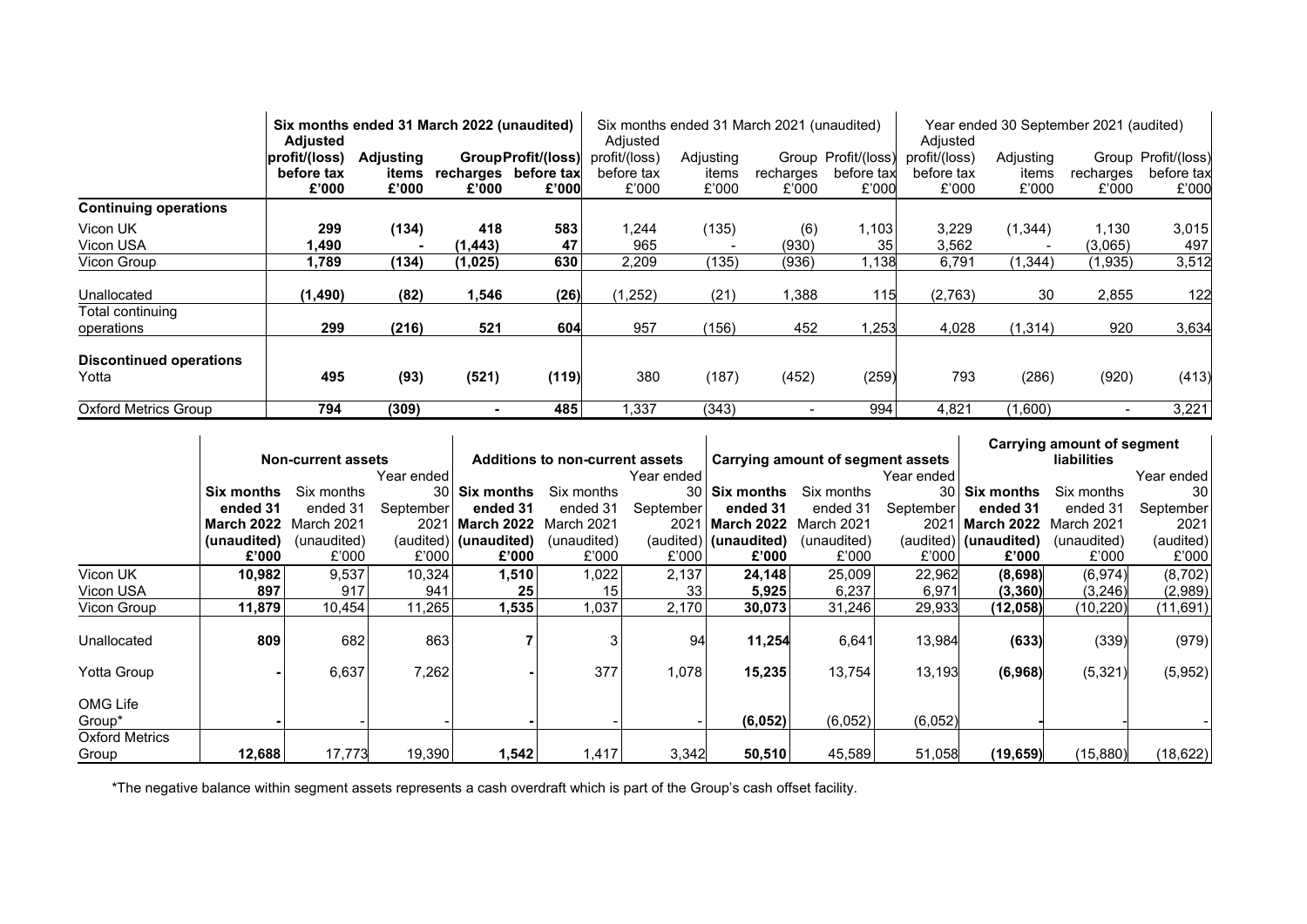#### **4. Reconciliation of adjusted profit before tax**

|                                                                                                                    | <b>Six months</b> | Six months        | Year              |
|--------------------------------------------------------------------------------------------------------------------|-------------------|-------------------|-------------------|
|                                                                                                                    | ended             | ended             | ended             |
|                                                                                                                    | 31 March          | 31 March          | 30 September      |
|                                                                                                                    | 2022              | 2021              | 2021              |
|                                                                                                                    | (unaudited)       | (unaudited)       | (audited)         |
|                                                                                                                    | £'000             | £'000             | £'000             |
| Profit before tax - continuing operations                                                                          | 604               | 1,253             | 3,634             |
| Share option charges                                                                                               | 86                | 30                | 51                |
| Amortisation of intangibles arising on acquisition                                                                 | 130               | 121               | 258               |
| Impairment of intangibles arising on acquisition                                                                   |                   |                   | 981               |
| Reorganisation costs                                                                                               |                   | 5                 | 6                 |
| Costs associated with acquisition of Contemplas                                                                    |                   |                   | 86                |
| Adjustment to fair value of investment                                                                             |                   |                   | (68)              |
| Reapportion Group overheads                                                                                        | (521)             | (452)             | (920)             |
| Adjusted profit before tax - continuing operations                                                                 | 299               | 957               | 4,028             |
|                                                                                                                    |                   |                   |                   |
| Loss before tax – discontinued operations                                                                          | (119)             | (259)             | (413)             |
| Share option charges                                                                                               |                   | 6                 | 11                |
| Amortisation of intangibles arising on acquisition                                                                 |                   | 149               | 249               |
| Reorganisation costs                                                                                               | 93                | 32                | 26                |
| Reapportion Group overheads                                                                                        | 521               | 452               | 920               |
| Adjusted profit before tax - discontinued operations                                                               | 495               | 380               | 793               |
| Total adjusted profit before tax - all operations                                                                  | 794               | 1,337             | 4,821             |
| Adjusted earnings per share for profit on continuing                                                               |                   |                   |                   |
| operations attributable to owners of the parent during the year                                                    |                   |                   |                   |
| Basic earnings per share (pence)                                                                                   | 0.41 <sub>p</sub> | 0.69 <sub>p</sub> | 2.73p             |
| Diluted earnings per share (pence)                                                                                 | 0.41 <sub>p</sub> | 0.68p             | 2.71p             |
| Adjusted earnings per share for profit on total operations<br>attributable to owners of the parent during the year |                   |                   |                   |
| Basic earnings per share (pence)                                                                                   | 0.73p             | 1.08p             | 3.59 <sub>p</sub> |
| Diluted earnings per share (pence)                                                                                 | 0.73p             | 1.07p             | 3.56p             |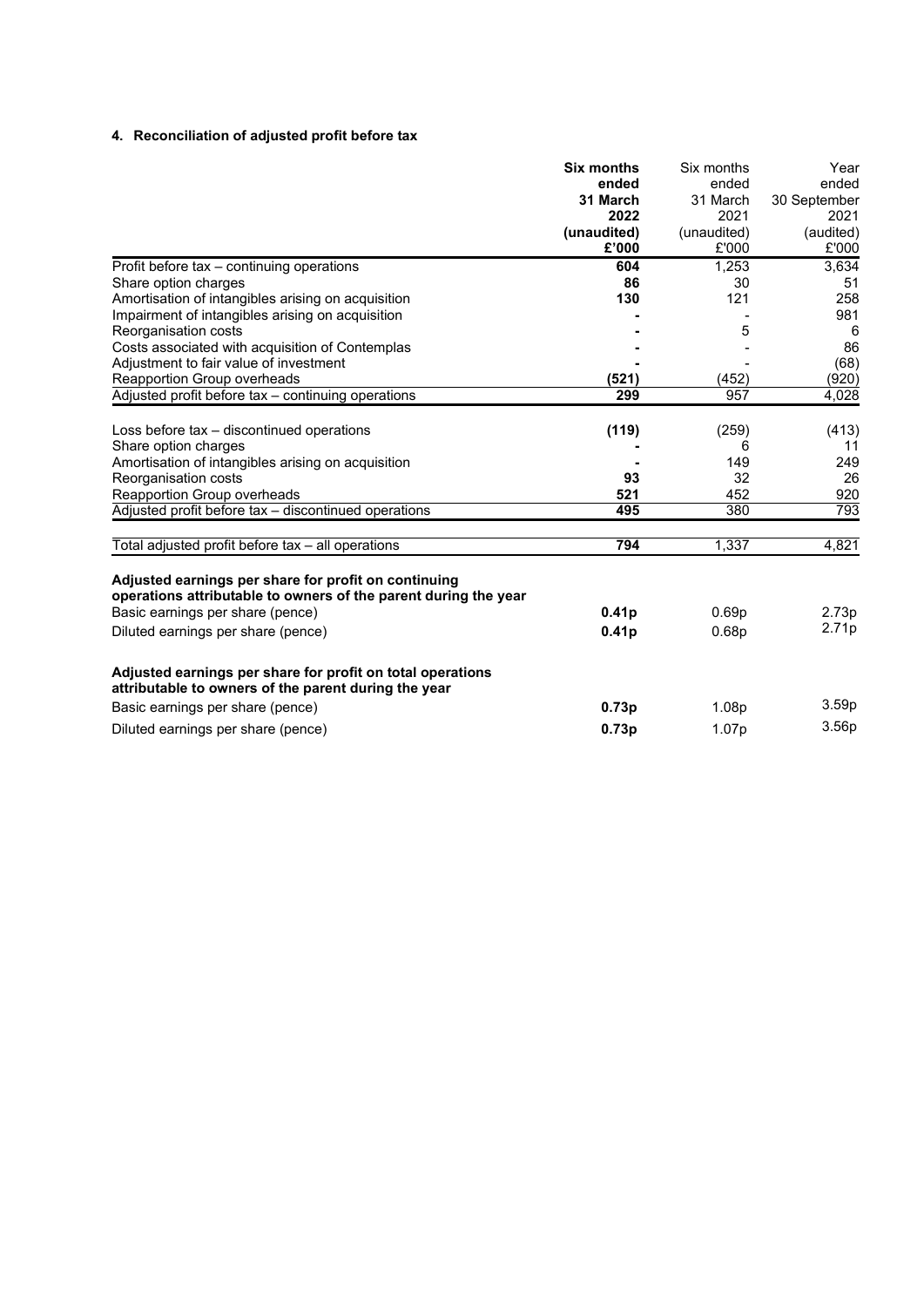The adjusted profit before tax for the Vicon and Yotta business segments is shown in detail below;

|                                                     |                   | <b>Vicon Group</b> |              |
|-----------------------------------------------------|-------------------|--------------------|--------------|
|                                                     | <b>Six months</b> | Six months         | Year         |
|                                                     | ended             | ended              | ended        |
|                                                     | 31 March          | 31 March           | 30 September |
|                                                     | 2022              | 2021               | 2021         |
|                                                     | (unaudited)       | (unaudited)        | (audited)    |
| <b>Continuing operations</b>                        | £'000             | £'000              | £'000        |
| Profit before tax                                   | 630               | 1.138              | 3.512        |
| Share option charges                                | 4                 | 9                  | 13           |
| Amortisation of intangibles arising on acquisition  | 130               | 121                | 258          |
| Impairment of intangible arising on acquisition     |                   |                    | 981          |
| Reorganisation costs                                |                   | 5                  | 6            |
| Costs associated with the acquisition of Contemplas |                   |                    | 86           |
| Reapportion Group overheads                         | 1,025             | 936                | 1,935        |
| Adjusted profit before tax                          | 1.789             | 2.209              | 6.791        |

|                                                    |                   | <b>Yotta Group</b> |              |
|----------------------------------------------------|-------------------|--------------------|--------------|
|                                                    | <b>Six months</b> | Six months         | Year         |
|                                                    | ended             | ended              | ended        |
|                                                    | 31 March          | 31 March           | 30 September |
|                                                    | 2022              | 2021               | 2021         |
|                                                    | (unaudited)       | (unaudited)        | (audited)    |
| <b>Discontinued operations</b>                     | £'000             | £'000              | £'000        |
| Loss before tax                                    | (119)             | (259)              | (413)        |
| Share option charges                               |                   | 6                  | 11           |
| Amortisation of intangibles arising on acquisition |                   | 149                | 249          |
| Reorganisation costs                               | 93                | 32                 | 26           |
| Reapportion Group overheads                        | 521               | 452                | 920          |
| Adjusted profit before tax                         | 495               | 380                | 793          |

#### **5. Taxation**

The Group's consolidated effective tax rate for the six months ended 31 March 2022 was 29.5% (for the six months ended 31 March 2021: 2.6%; for the year ended 30 September 2021: 8.9%).

In accordance with IAS 34 the tax charge for the half year is calculated on the basis of the estimated full year tax rate.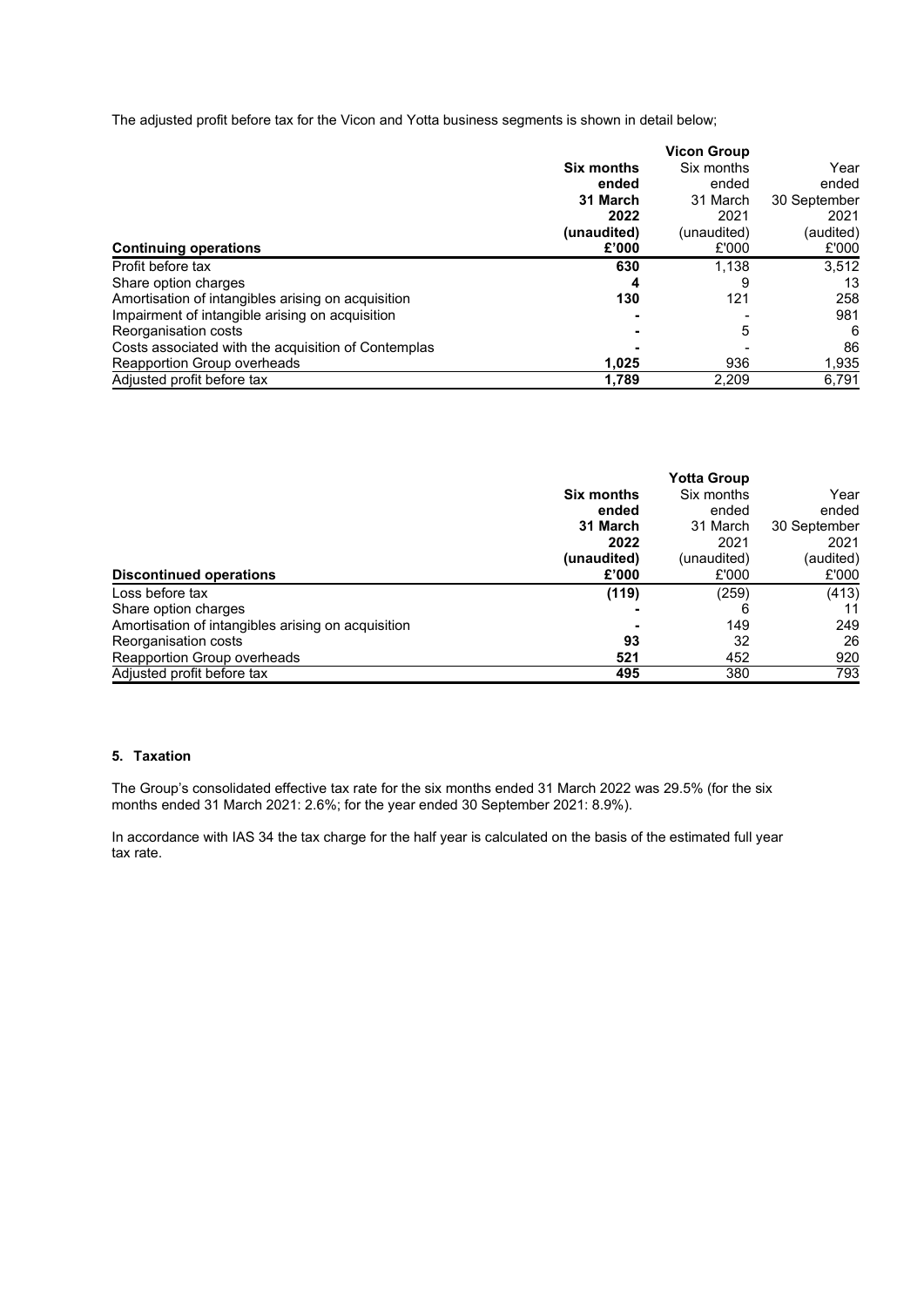#### **6. Earnings per share**

The calculation of the basic earnings per share is based on the earnings attributable to ordinary shareholders divided by the weighted average number of shares in issue during the period. The calculation of diluted earnings per share is based on the basic earnings per share, adjusted to allow for the issue of shares on the assumed conversion of all dilutive options.

|                                                   | 31 March 2022 (unaudited) |                      |           |                        | 31 March 2021 (unaudited) |           | 30 September 2021 (audited) |                      |           |
|---------------------------------------------------|---------------------------|----------------------|-----------|------------------------|---------------------------|-----------|-----------------------------|----------------------|-----------|
|                                                   |                           | Weighted             |           |                        | Weighted                  |           |                             | Weighted             |           |
|                                                   |                           | average<br>number of | Per share |                        | average<br>number of      | Per share |                             | average<br>number of | Per share |
|                                                   | Earnings/(loss)           | shares               |           | amount Earnings/(loss) | shares                    | amount    | Earnings/(loss)             | shares               | amount    |
|                                                   | £'000                     | 000'                 | (pence)   | £'000                  | 000'                      | (pence)   | £'000                       | 000'                 | (pence)   |
| <b>Continuing operations</b>                      |                           |                      |           |                        |                           |           |                             |                      |           |
| Basic earnings per share                          |                           |                      |           |                        |                           |           |                             |                      |           |
| Earnings attributable to ordinary<br>shareholders | 832                       | 127,165              | 0.65      | 1,165                  | 126,145                   | 0.92      | 3,060                       | 126,437              | 2.42      |
| Dilutive effect of employee share options         |                           | 1,510                |           |                        | 1,441                     | (0.01)    |                             | 993                  | (0.02)    |
| Diluted earnings per share                        | 832                       | 128,675              | 0.65      | 1,165                  | 127,586                   | 0.91      | 3,060                       | 127,430              | 2.40      |
| <b>Discontinued operations</b>                    |                           |                      |           |                        |                           |           |                             |                      |           |
| Basic loss per share                              |                           |                      |           |                        |                           |           |                             |                      |           |
| Earnings attributable to ordinary<br>shareholders | (206)                     | 127,165              | (0.16)    | (145)                  | 126,145                   | (0.12)    | (125)                       | 126,437              | (0.10)    |
| Dilutive effect of employee share options         |                           | 1,510                |           |                        | 1,441                     |           |                             | 993                  |           |
| Diluted loss per share                            | (206)                     | 128,675              | (0.16)    | (145)                  | 127,586                   | (0.12)    | (125)                       | 127,430              | (0.10)    |
| <b>Total operations</b>                           |                           |                      |           |                        |                           |           |                             |                      |           |
| Basic earnings per share                          |                           |                      |           |                        |                           |           |                             |                      |           |
| Loss attributable to ordinary                     | 626                       | 127,165              | 0.49      | 1,020                  | 126,145                   | 0.81      | 2,935                       | 126,437              | 2.32      |
| shareholders                                      |                           |                      |           |                        |                           |           |                             |                      |           |
| Dilutive effect of employee share options         |                           | 1,510                |           |                        | 1,441                     | (0.01)    |                             | 993                  | (0.02)    |
| Diluted earnings per share                        | 626                       | 128,675              | 0.49      | 1,020                  | 127,586                   | 0.80      | 2,935                       | 127,430              | 2.30      |